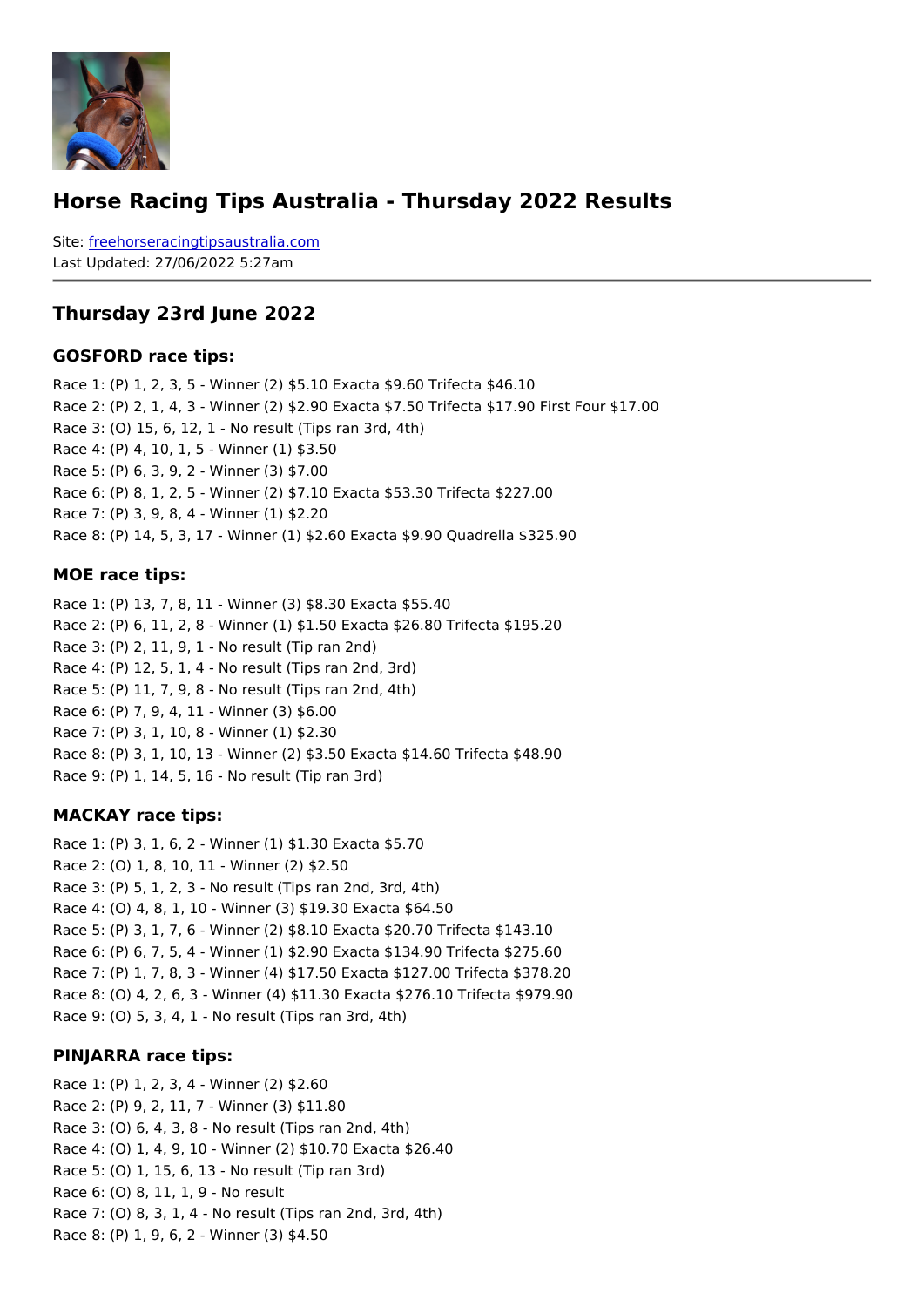Race 9: (O) 4, 9, 5, 2 - Winner (4) \$3.60 Race 10: (O) 2, 1, 8, 6 - No result (Tips ran 2nd, 4th)

# **Thursday 16th June 2022**

## **WYONG race tips:**

Race 1: (P) 3, 2, 5, 1 - Winner (4) \$8.00 Race 2: (P) 7, 12, 3, 8 - No result (Tips ran 2nd, 3rd, 4th) Race 3: (P) 2, 8, 9, 1 - Winner (1) \$1.80 Exacta \$6.20 Trifecta \$17.40 First Four \$37.60 Race 4: (P) 1, 8, 5, 6 - Winner (1) \$2.30 Exacta \$16.40 Trifecta \$146.20 First Four \$477.30 Race 5: (P) 1, 5, 3, 8 - Winner (1) \$2.00 Exacta \$4.10 Race 6: (P) 5, 2, 4, 8 - Winner (3) \$3.30 Exacta \$15.60 Trifecta \$27.80 Race 7: (P) 5, 13, 7, 10 - Winner (4) \$6.40 Race 8: (P) 6, 5, 3, 2 - Winner (1) \$2.60 Exacta \$8.70 Trifecta \$23.20 First Four \$49.20 Quadrella \$164.80

## **WARREN race tips:**

Race 1: (P) 6, 3, 2, 1 - Winner (2) \$3.00 Exacta \$14.10 Trifecta \$29.30 Race 2: (P) 4, 1, 9, 5 - No result (Tips ran 2nd, 4th) Race 3: (P) 10, 1, 6, 3 - Winner (3) \$12.00 Race 4: (P) 2, 1, 5, 11 - Winner (1) \$2.00 Exacta \$4.00 Trifecta \$15.00 Race 5: (P) 4, 6, 7, 10 - No result (Tips ran 3rd, 4th) Race 6: (P) 11, 14, 4, 15 - Winner (3) \$3.00 Exacta \$10.00 Race 7: (P) 2, 6, 1, 8 - No result (Tips ran 2nd, 3rd, 4th)

## **WANGARATTA race tips:**

Race 1: (P) 11, 4, 9, 1 - Winner (1) \$4.20 Race 2: (P) 3, 7, 8, 1 - Winner (1) \$2.70 Exacta \$3.60 Race 3: (O) 5, 13, 3, 9 - Winner (1) \$1.90 Race 4: (O) 6, 11, 2, 5 - Winner (3) \$3.30 Early Quadrella \$90.50 Race 5: (P) 10, 13, 3, 8 - No result (Tip ran 3rd) Race 6: (P) 5, 1, 12, 6 - Winner (2) \$7.20 Race 7: (O) 12, 2, 10, 15 - Winner (1) \$4.70 Race 8: (O) 6, 13, 15, 5 - No result (Tip ran 4th)

## **TOWNSVILLE race tips:**

Race 1: (P) 6, 5, 4, 8 - Winner (2) \$3.50 Exacta \$10.10 Race 2: (P) 2, 4, 5, 1 - Winner (2) \$2.00 Exacta \$5.00 Trifecta \$15.10 Race 3: (P) 1, 3, 8, 5 - Winner (2) \$2.90 Exacta \$11.40 Race 4: (P) 8, 3, 2, 5 - No result (Tips ran 2nd, 3rd, 4th) Race 5: (P) 11, 1, 7, 13 - Winner (2) \$3.80 Exacta \$8.90 Race 6: (O) 4, 8, 7, 6 - No result (Tips ran 2nd, 4th) Race 7: (O) 9, 3, 5, 4 - No result (Tip ran 4th) Race 8: (\*) 1, 2, 9, 6 - No result (Tips ran 2nd, 4th)

## **NORTHAM race tips:**

Race 1: (P) 3, 2, 1, 4 - Winner (1) \$2.20 Exacta \$9.50 Trifecta \$34.80 Race 2: (P) 4, 2, 5, 8 - No result (Tips ran 3rd, 4th) Race 3: (O) 2, 7, 6, 10 - Winner (1) \$2.40 Exacta \$10.10 Race 4: (P) 1, 2, 5, 4 - Winner (2) \$3.00 Exacta \$12.40 Trifecta \$34.80 First Four \$68.40 Race 5: (P) 8, 5, 1, 9 - Winner (1) \$1.30 Exacta \$4.70 Race 6: (O) 1, 3, 10, 4 - Winner (2) \$5.00 Race 7: (P) 2, 4, 6, 1 - Winner (4) \$2.70 Exacta \$8.20 Trifecta \$22.00 First Four \$43.70 Race 8: (P) 3, 5, 1, 4 - Winner (3) \$4.20 Race 9: (O) 4, 5, 1, 9 - Winner (3) \$4.90 Quadrella \$862.30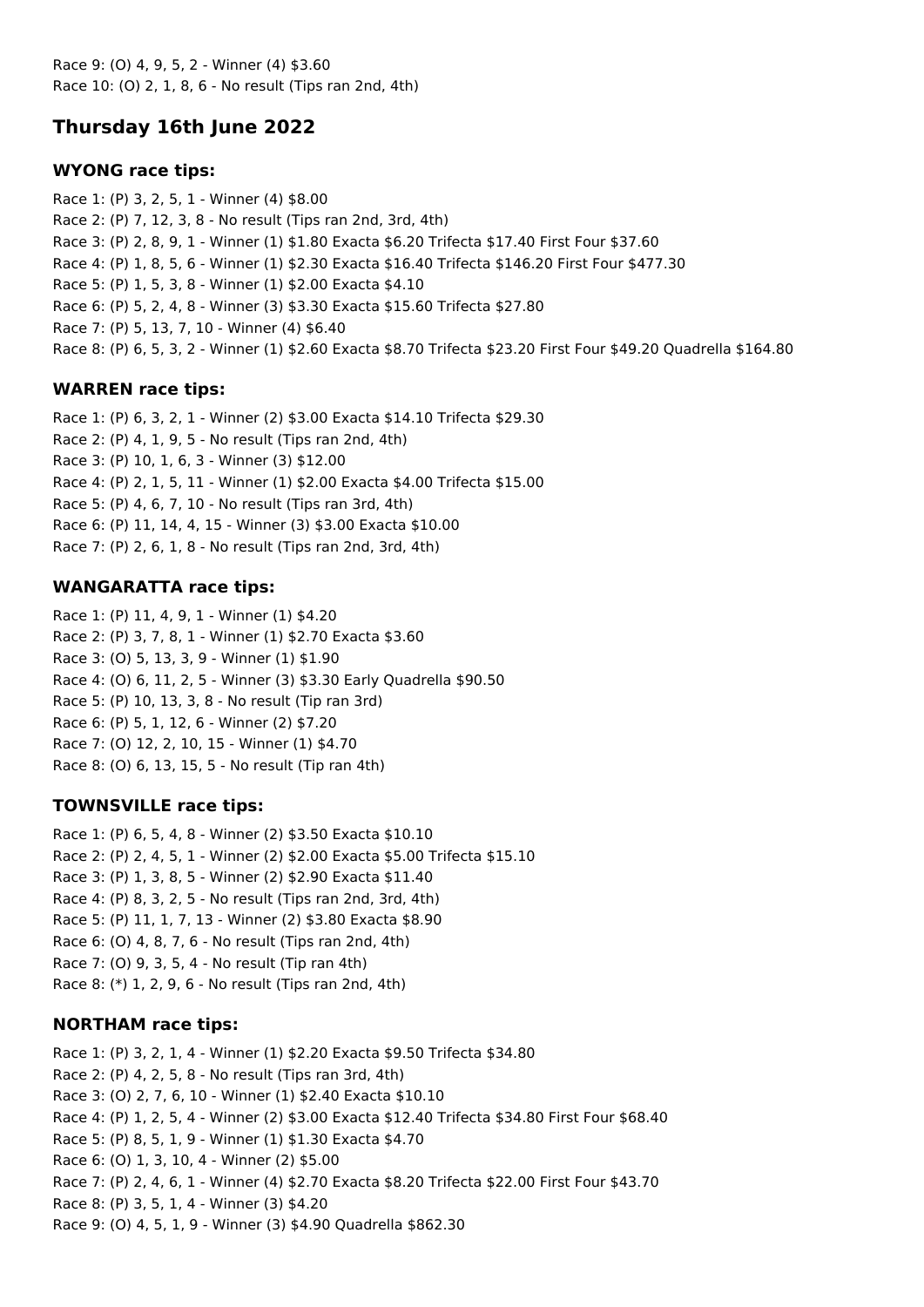# **Thursday 9th June 2022**

## **GOSFORD race tips:**

Race 1: (\*) 3, 6, 7, 1 - Winner (1) \$2.10 Exacta \$13.20 Trifecta \$22.70 First Four \$44.10 Race 2: (P) 2, 5, 4, 1 - Winner (1) \$3.40 Race 3: (P) 13, 7, 8, 9 - Winner (4) \$5.20 Exacta \$29.10 Trifecta \$105.60 Race 4: (P) 13, 12, 5, 7 - Winner (3) \$9.30 Early Quadrella \$262.70 Race 5: (P) 7, 4, 1, 5 - No result (Tips ran 2nd, 3rd, 4th) Race 6: (P) 7, 1, 9, 3 - Winner (4) \$6.50 Exacta \$46.60 Race 7: (O) 5, 7, 8, 16 - No result (Tip ran 4th) Race 8: (P) 10, 2, 8, 1 - Winner (2) \$2.30

## **COFFS HARBOUR race tips:**

Race 1: (P) 2, 4, 1, 5 - Winner (1) \$2.70 Exacta \$13.20 Trifecta \$57.00 Race 2: (P) 3, 4, 5, 1 - Winner (2) \$1.80 Exacta \$8.70 Race 3: (P) 3, 5, 4, 1 - Winner (1) \$2.30 Exacta \$6.00 Trifecta \$11.40 Race 4: (P) 3, 2, 1, 5 - Winner (1) \$4.00 Exacta \$10.80 Trifecta \$26.60 Early Quadrella \$42.00 Race 5: (P) 10, 5, 3, 8 - Winner (3) \$2.40 Exacta \$5.90 Race 6: (O) 4, 3, 9, 8 - Winner (4) \$7.50 Exacta \$26.60 Race 7: (O) 3, 4, 2, 9 - No result (Tips ran 2nd, 4th)

## **BALLARAT race tips:**

Race 1: (P) 6, 2, 4, 1 - Winner (2) \$2.70 Exacta \$12.60 Trifecta \$17.70 First Four \$20.80 Race 2: (P) 8, 9, 1, 4 - Winner (3) \$8.00 Exacta \$26.50 Trifecta \$67.90 First Four \$201.10 Race 3: (P) 10, 13, 1, 3 - Winner (3) \$1.90 Exacta \$5.70 Trifecta \$18.20 Race 4: (P) 1, 3, 5, 7 - Winner (2) \$3.20 Exacta \$10.40 Trifecta \$27.80 First Four \$40.50 Race 5: (P) 2, 11, 6, 4 - Winner (4) \$3.70 Exacta \$7.60 Trifecta \$18.60 First Four \$33.20 Early Quadrella \$325.10 Race 6: (P) 14, 1, 9, 3 - Winner (3) \$3.90 Exacta \$18.70 Trifecta \$92.70 Race 7: (P) 15, 10, 4, 5 - Winner (1) \$5.00 Race 8: (P) 4, 7, 13, 11 - Winner (2) \$2.10 Race 9: (O) 16, 7, 14, 2 - No result (Tip ran 4th)

## **MACKAY race tips:**

Race 1: (P) 8, 4, 3, 2 - Winner (2) \$2.90 Exacta \$10.80 Trifecta \$32.10 First Four \$50.20 Race 2: (P) 2, 6, 7, 5 - Winner (4) \$3.50 Exacta \$5.80 Trifecta \$20.50 Race 3: (P) 4, 1, 6, 7 - No result (Tip ran 2nd) Race 4: (P) 7, 1, 3, 4 - No result (Tips ran 2nd, 4th) Race 5: (P) 5, 6, 3, 7 - Winner (3) \$4.60 Race 6: (O) 5, 4, 7, 10 - Winner (1) \$4.50 Race 7: (P) 2, 7, 10, 8 - Winner (1) \$1.60 Race 8: (O) 3, 8, 2, 1 - No result (Tips ran 2nd, 3rd)

# **PINJARRA race tips:**

Race 1: (P) 6, 4, 2, 3 - Winner (1) \$2.80 Exacta \$12.30 Race 2: (P) 4, 6, 2, 3 - Winner (1) \$1.70 Exacta \$3.70 Trifecta \$12.80 First Four \$37.50 Race 3: (O) 7, 10, 11, 6 - No result (Tips ran 2nd, 4th) Race 4: (P) 14, 12, 5, 8 - Winner (2) \$4.20 Race 5: (P) 2, 3, 6, 5 - Winner (1) \$2.40 Exacta \$27.30 Trifecta \$72.50 First Four \$217.30 Race 6: (P) 8, 9, 7, 6 - Winner (2) \$4.20 Exacta \$11.00 Trifecta \$59.40 Race 7: (O) 3, 12, 1, 4 - No result

# **Thursday 2nd June 2022**

**WYONG race tips:**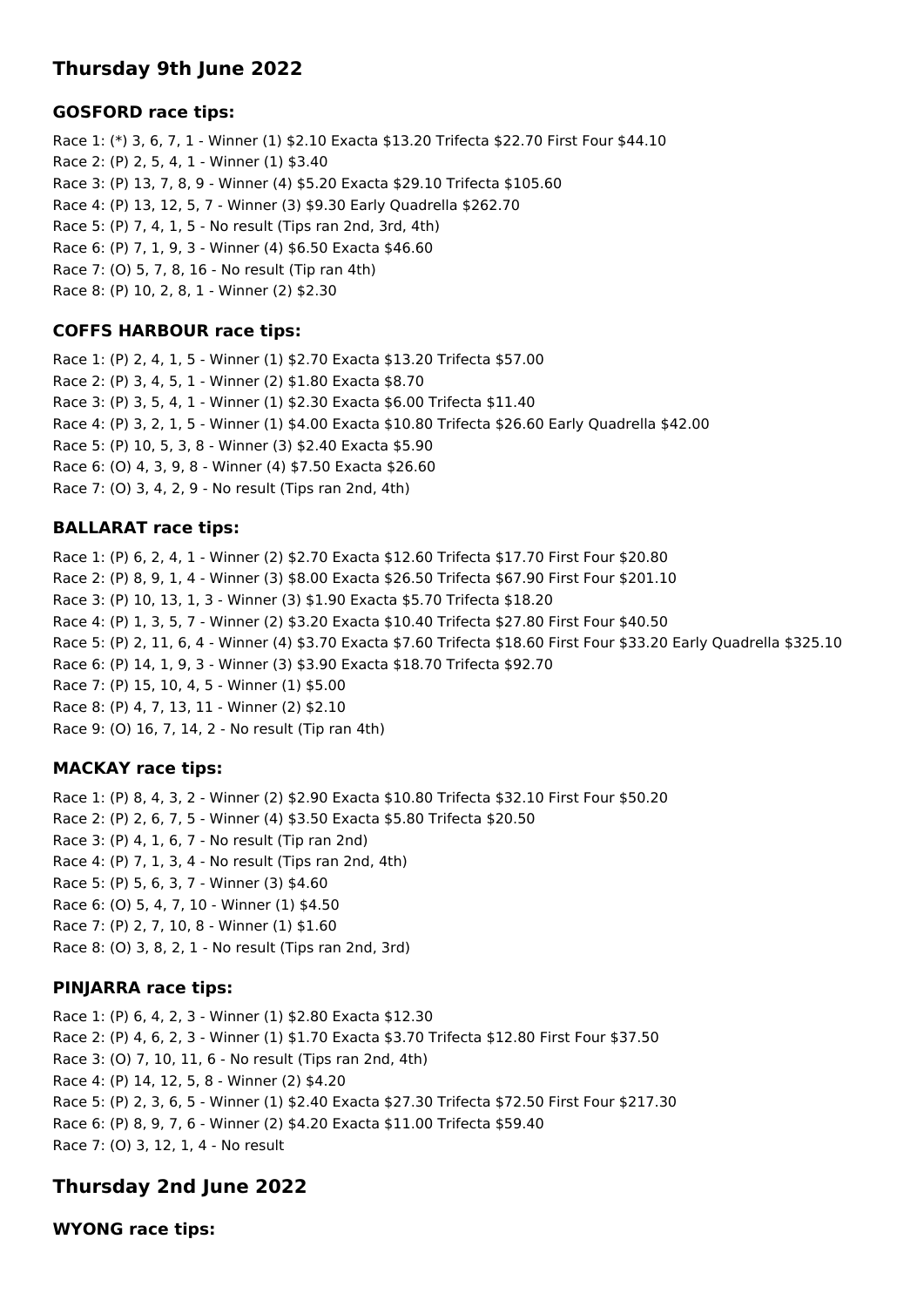Race 1: (P) 6, 9, 2, 4 - Winner (1) \$3.80 Exacta \$17.90 Race 2: (P) 9, 1, 2, 6 - No result (Tips ran 2nd, 3rd, 4th) Race 3: (\*) 3, 1, 6, 2 - Winner (1) \$2.00 Exacta \$4.20 Trifecta \$19.00 Race 4: (P) 3, 1, 9, 2 - Winner (1) \$2.70 Race 5: (P) 1, 7, 2, 3 - No result (Tips ran 2nd, 4th) Race 6: (P) 1, 6, 5, 2 - Winner (4) \$3.40 Race 7: (\*) 2, 3, 7, 6 - No result (Tips ran 2nd, 4th) Race 8: (P) 9, 3, 7, 1 - Winner (1) \$3.60 Exacta \$21.30 Trifecta \$58.50

## **PORT MACQUARIE race tips:**

Race 1: (P) 3, 4, 5, 2 - Winner (1) \$2.10 Exacta \$8.70 Trifecta \$22.00 Race 2: (P) 8, 2, 4, 9 - Winner (1) \$1.90 Exacta \$7.60 Trifecta \$50.80 Race 3: (P) 11, 7, 5, 6 - Winner (3) \$7.00 Race 4: (P) 7, 3, 2, 1 - Winner (4) \$4.00 Exacta \$9.70 Trifecta \$28.60 Race 5: (P) 10, 12, 2, 11 - Winner (3) \$2.00 Exacta \$3.90 Early Quadrella \$162.30 Race 6: (O) 9, 2, 4, 3 - Winner (2) \$3.00 Exacta \$18.70 Trifecta \$158.80 Race 7: (O) 4, 8, 7, 3 - No result (Tips ran 2nd, 3rd) Race 8: (O) 6, 3, 4, 9 - No result (Tips ran 2nd, 3rd, 4th) Race 9: (O) 3, 13, 2, 10 - No result (Tips ran 2nd, 3rd)

### **ECHUCA race tips:**

Race 1: (P) 7, 3, 11, 1 - Winner (3) \$8.10 Exacta \$42.30 Trifecta \$184.50 First Four \$543.20 Race 2: (P) 13, 5, 11, 1 - Winner (1) \$1.70 Race 3: (P) 4, 14, 5, 12 - Winner (1) \$2.40 Race 4: (P) 11, 12, 1, 6 - Winner (3) \$6.70 Exacta \$26.00 Trifecta \$145.90 Race 5: (P) 5, 4, 3, 7 - Winner (1) \$3.80 Exacta \$21.30 Trifecta \$51.60 Early Quadrella \$211.10 Race 6: (P) 12, 11, 5, 10 - No result (Tips ran 2nd, 3rd) Race 7: (P) 1, 6, 11, 3 - No result (Tips ran 2nd, 3rd) Race 8: (O) 7, 13, 8, 16 - Winner (1) \$4.70 Race 9: (O) 12, 2, 3, 7 - Winner (3) \$10.00

### **IPSWICH race tips:**

Race 1: (P) 5, 6, 1, 8 - Winner (1) \$2.90 Exacta \$7.50 Race 2: (P) 4, 6, 7, 1 - Winner (1) \$2.00 Exacta \$11.50 Race 3: (P) 2, 13, 4, 8 - No result (Tips ran 2nd, 3rd, 4th) Race 4: (P) 11, 4, 2, 1 - Winner (4) \$5.30 Exacta \$12.10 Trifecta \$61.10 Race 5: (\*) 4, 7, 3, 6 - No result (Tips ran 2nd, 3rd, 4th) Race 6: (P) 10, 6, 5, 3 - No result (Tips ran 2nd, 3rd, 4th) Race 7: (P) 2, 3, 6, 1 - Winner (2) \$2.80 Exacta \$12.70 Trifecta \$27.30 First Four \$119.50 Race 8: (P) 3, 5, 2, 8 - No result (Tips ran 2nd, 4th)

### **CARNARVON race tips:**

Race 1: (P) 7, 1, 2, 3 - Winner (1) \$4.20 Exacta \$33.40 Trifecta \$93.10 First Four \$175.00 Race 2: (P) 2, 1, 5, 9 - Winner (1) \$2.10 Exacta \$8.70 Race 3: (P) 7, 1, 5, 4 - No result (Tips ran 2nd, 3rd, 4th) Race 4: (P) 3, 6, 2, 7 - No result (Tips ran 2nd, 4th) Race 5: (O) 7, 1, 6, 10 - Winner (2) \$5.50 Race 6: (P) 1, 4, 9, 3 - Winner (3) \$9.10 Exacta \$17.80

# **Thursday 26th May 2022**

## **GOSFORD race tips:**

Race 1: (P) 4, 2, 6, 1 - Winner (1) \$2.10 Exacta \$6.80 Trifecta \$9.70 Race 2: (P) 2, 4, 8, 5 - Winner (2) \$5.00 Exacta \$8.80 Trifecta \$30.70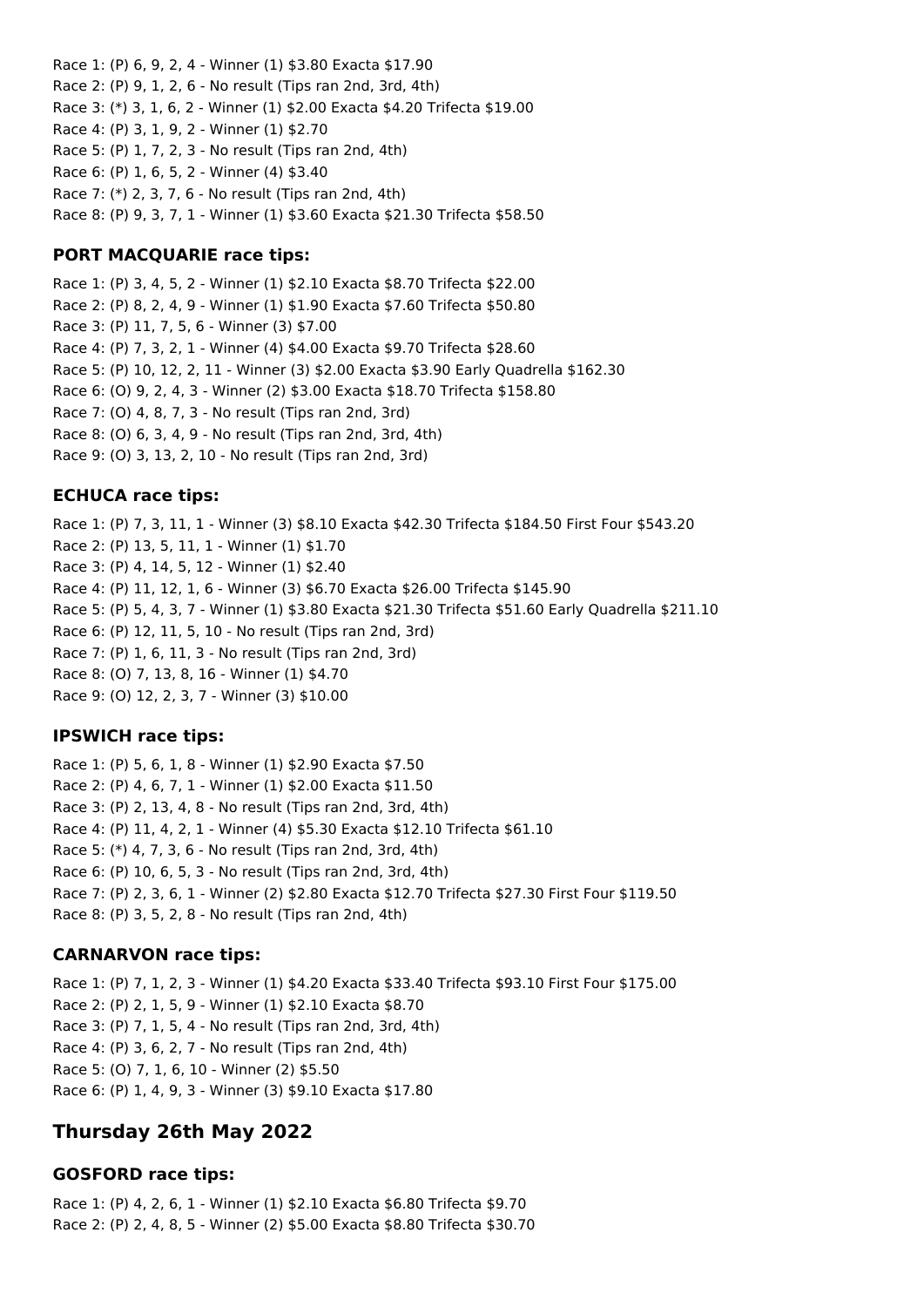Race 3: (P) 1, 4, 2, 7 - Winner (2) \$3.00 Exacta \$7.90 Trifecta \$13.60 First Four \$18.30 Race 4: (P) 10, 1, 6, 12 - Winner (2) \$2.50 Exacta \$11.50 Trifecta \$74.20 First Four \$153.00 Early Quadrella \$210.70 Race 5: (P) 2, 7, 5, 4 - Winner (2) \$3.90 Exacta \$11.80 Trifecta \$44.50 Race 6: (P) 6, 13, 9, 1 - Winner (3) \$7.20 Exacta \$45.00 Trifecta \$148.00 First Four \$275.00 Race 7: (P) 16, 3, 9, 8 - No result (Tips ran 2nd, 3rd) Race 8: (P) 8, 10, 7, 13 - No result (Tips ran 2nd, 4th)

## **BATHURST race tips:**

Race 1: (O) 1, 7, 3, 5 - Winner (2) \$7.50 Race 2: (P) 4, 8, 11, 12 - Winner (1) \$2.90 Exacta \$16.50 Trifecta \$55.40 Race 3: (P) 1, 2, 4, 3 - Winner (2) \$5.20 Exacta \$19.10 Race 4: (P) 1, 4, 6, 2 - Winner (1) \$2.30 Exacta \$5.10 Trifecta \$28.30 Early Quadrella \$267.70 Race 5: (P) 3, 11, 12, 13 - Winner (1) \$1.90 Race 6: (P) 3, 2, 5, 1 - Winner (3) \$6.60 Race 7: (P) 3, 7, 8, 5 - No result (Tips ran 2nd, 3rd)

### **PAKENHAM race tips:**

Race 1: (P) 5, 6, 3, 4 - Winner (4) \$6.10 Exacta \$20.30 Trifecta \$54.90 Race 2: (P) 6, 2, 4, 8 - No result (Tips ran 2nd, 3rd, 4th) Race 3: (P) 4, 3, 7, 2 - Winner (4) \$6.50 Exacta \$15.90 Race 4: (O) 10, 2, 4, 8 - Winner (4) \$9.10 Race 5: (P) 2, 1, 4, 8 - Winner (2) \$5.90 Exacta \$12.50 Race 6: (P) 1, 2, 4, 3 - No result (Tips ran 2nd, 3rd, 4th) Race 7: (P) 5, 7, 3, 2 - Winner (1) \$6.10 Exacta \$27.50 Race 8: (P) 5, 2, 8, 4 - Winner (1) \$3.20

## **KILMORE race tips:**

Race 1: (P) 7, 6, 2, 8 - Winner (2) \$3.90 Exacta \$12.70 Race 2: (P) 4, 1, 2, 6 - Winner (3) \$7.50 Exacta \$41.80 Trifecta \$169.90 Race 3: (P) 8, 1, 10, 3 - Winner (1) \$2.60 Exacta \$25.70 Trifecta \$76.20 Race 4: (P) 13, 4, 2, 12 - Winner (3) \$4.20 Early Quadrella \$342.30 Race 5: (P) 6, 7, 4, 2 - Winner (1) \$2.70 Exacta \$13.50 Race 6: (P) 6, 4, 5, 2 - Winner (1) \$2.10 Exacta \$14.40 Race 7: (P) 8, 5, 10, 1 - Winner (4) \$3.90 Exacta \$28.50 Race 8: (P) 2, 11, 9, 1 - Winner (1) \$2.00 Quadrella \$62.40

## **IPSWICH race tips:**

Race 1: (P) 1, 2, 3, 4 - Abandoned Race 2: (P) 1, 2, 3, 4 - Abandoned Race 3: (P) 8, 1, 2, 3 - Abandoned Race 4: (P) 11, 1, 2, 3 - Abandoned Race 5: (P) 1, 2, 5, 10 - Abandoned Race 6: (P) 1, 2, 4, 7 - Abandoned Race 7: (P) 1, 2, 3, 4 - Abandoned Race 8: (P) 1, 2, 9, 8 - Abandoned

## **NORTHAM race tips:**

Race 1: (P) 3, 7, 6, 1 - Winner (2) \$4.80 Exacta \$15.60 Trifecta \$41.00 Race 2: (O) 1, 7, 9, 10 - No result Race 3: (P) 4, 1, 5, 7 - Winner (4) \$9.60 Exacta \$39.20 Trifecta \$65.70 First Four \$195.00 Race 4: (O) 9, 1, 3, 4 - No result (Tip ran 3rd) Race 5: (P) 3, 6, 5, 4 - Winner (3) \$2.60 Exacta \$12.40 Trifecta \$38.80 Race 6: (O) 1, 3, 6, 9 - Winner (2) \$4.00 Exacta \$26.50 Race 7: (P) 1, 7, 6, 5 - Winner (1) \$4.20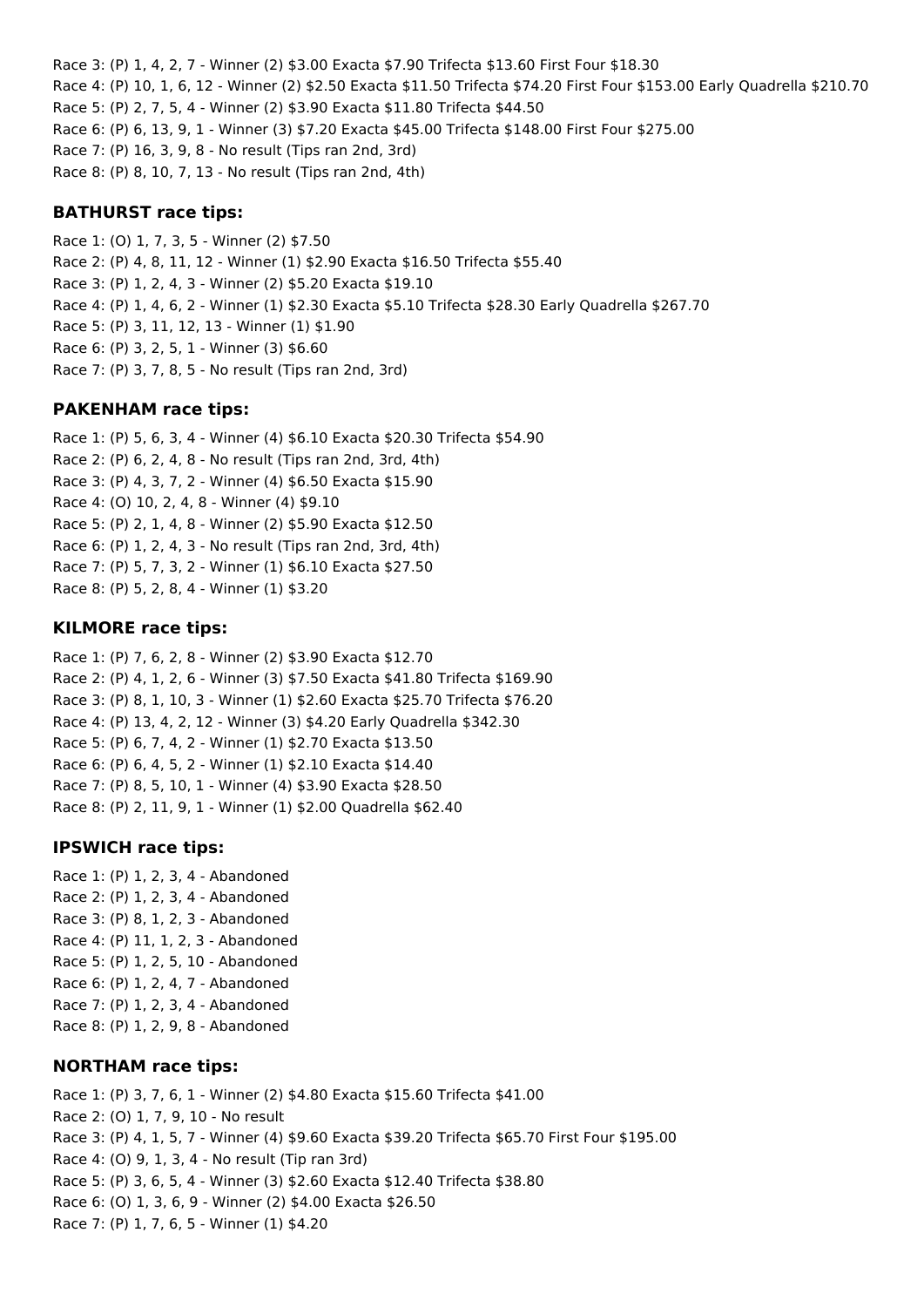## **Thursday 19th May 2022**

### **HAWKESBURY race tips:**

Race 1: (P) 6, 8, 5, 2 - Winner (4) \$6.20 Exacta \$23.50 Race 2: (P) 3, 5, 2, 6 - Winner (2) \$6.70 Exacta \$20.80 Race 3: (P) 9, 8, 3, 7 - Winner (3) \$3.70 Exacta \$17.30 Trifecta \$110.10 Race 4: (O) 8, 7, 3, 5 - Winner (1) \$3.90 Exacta \$18.10 Race 5: (P) 2, 3, 6, 10 - Winner (4) \$11.70 Early Quadrella \$643.10 Race 6: (P) 4, 1, 3, 9 - No result (Tip ran 3rd) Race 7: (P) 1, 4, 5, 3 - No result (Tips ran 2nd, 3rd, 4th) Race 8: (P) 6, 4, 8, 2 - Winner (3) \$12.40 Exacta \$78.40 Race 9: (O) 4, 2, 6, 10 - No result (Tip ran 4th)

### **MOREE race tips:**

Race 1: (O) 5, 3, 1, 9 - Winner (1) \$3.90 Race 2: (O) 5, 6, 4, 12 - No result (Tips ran 2nd, 3rd) Race 3: (P) 3, 9, 7, 2 - Winner (1) \$2.20 Exacta \$7.50 Race 4: (O) 5, 1, 8, 12 - No result (Tip ran 2nd) Race 5: (O) 7, 2, 11, 5 - No result Race 6: (P) 5, 3, 1, 8 - Winner (2) \$8.50 Exacta \$52.20 Trifecta \$205.40 Race 7: (O) 12, 3, 14, 8 - No result (Tips ran 2nd, 3rd, 4th) Race 8: (P) 1, 3, 10, 14 - Winner (1) \$3.60

## **PAKENHAM race tips:**

Race 1: (O) 8, 14, 2, 7 - No result Race 2: (P) 1, 4, 3, 6 - Winner (4) \$8.90 Exacta \$30.60 Trifecta \$34.10 First Four \$79.50 Race 3: (P) 9, 10, 5, 7 - No result (Tips ran 2nd, 3rd, 4th) Race 4: (P) 1, 5, 8, 3 - Winner (1) \$2.30 Race 5: (P) 4, 2, 7, 6 - No result (Tips ran 2nd, 3rd) Race 6: (P) 1, 5, 3, 7 - Winner (2) \$1.60 Race 7: (P) 9, 2, 1, 6 - Winner (2) \$3.80 Race 8: (P) 1, 10, 3, 6 - Winner (2) \$3.30 Exacta \$26.00

## **ROCKHAMPTON race tips:**

Race 1: (P) 1, 3, 2, 4 - Winner (1) \$2.40 Exacta \$12.00 Trifecta \$19.40 First Four \$32.40 Race 2: (P) 1, 6, 5, 4 - Winner (2) \$1.40 Exacta \$7.80 Trifecta \$11.30 First Four \$20.90 Race 3: (P) 3, 9, 8, 6 - Winner (4) \$7.10 Race 4: (P) 4, 3, 1, 5 - Winner (2) \$3.30 Exacta \$6.60 Trifecta \$23.60 Race 5: (P) 7, 9, 4, 5 - No result (Tip ran 2nd) Race 6: (P) 2, 1, 8, 11 - Winner (1) \$1.70 Exacta \$6.20 Race 7: (P) 5, 2, 1, 7 - No result (Tips ran 2nd, 3rd) Race 8: (O) 6, 3, 5, 10 - Winner (4) \$6.50 Race 9: (P) 4, 2, 5, 7 - Winner (2) \$7.80 Race 10: (P) 1, 11, 13, 12 - Winner (4) \$38.80

### **YORK race tips:**

Race 1: (P) 1, 11, 8, 7 - No result (Tips ran 2nd, 4th) Race 2: (O) 2, 5, 4, 8 - Winner (3) \$3.10 Exacta \$17.60 Trifecta \$90.70 Race 3: (P) 3, 2, 1, 5 - Winner (3) \$4.10 Exacta \$11.70 Race 4: (P) 5, 2, 6, 7 - Winner (2) \$2.10 Exacta \$9.60 Race 5: (P) 1, 2, 5, 6 - Winner (2) \$2.50 Exacta \$8.50 Trifecta \$28.30 First Four \$61.80 Race 6: (O) 11, 10, 4, 8 - No result (Tips ran 2nd, 3rd)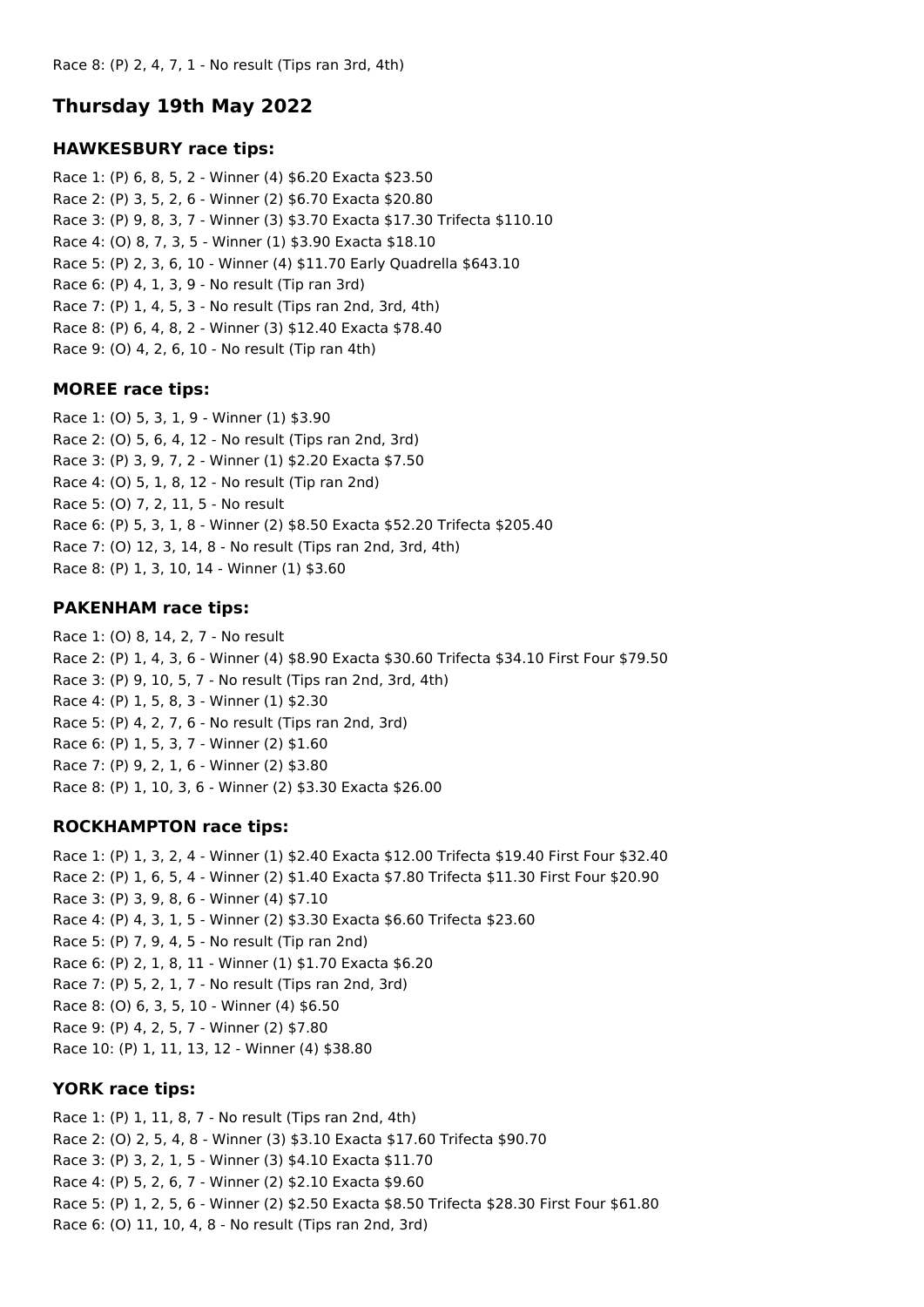Race 7: (P) 7, 6, 10, 4 - No result (Tips ran 2nd, 3rd, 4th) Race 8: (O) 11, 5, 10, 4 - No result (Tips ran 2nd, 4th)

## **STAWELL race tips:**

Race 1: (\*) 9, 8, 3, 1 - Winner (1) \$1.40 Exacta \$9.30 Race 2: (P) 12, 2, 3, 9 - Winner (2) \$2.00 Race 3: (P) 7, 4, 10, 6 - Winner (3) \$8.90 Race 4: (P) 8, 5, 10, 6 - Winner (4) \$7.40 Exacta \$15.20 Early Quadrella \$234.20 Race 5: (P) 2, 1, 3, 4 - Winner (1) \$2.90 Exacta \$11.40 Race 6: (P) 9, 8, 3, 5 - Winner (3) \$3.20 Race 7: (O) 5, 9, 7, 6 - No result (Tips ran 2nd, 3rd) Race 8: (O) 6, 11, 12, 10 - No result

# **Thursday 12th May 2022**

## **WYONG race tips:**

Race 1: (P) 6, 8, 2, 4 - Abandoned Race 2: (P) 5, 3, 8, 6 - Abandoned Race 3: (P) 8, 5, 1, 3 - Abandoned Race 4: (O) 1, 3, 6, 4 - Abandoned Race 5: (P) 4, 3, 1, 6 - Abandoned Race 6: (P) 2, 6, 3, 9 - Abandoned Race 7: (P) 2, 1, 5, 7 - Abandoned Race 8: (O) 2, 10, 7, 8 - Abandoned Race 9: (O) 1, 3, 6, 4 - Abandoned

## **COONABARABRAN race tips:**

Race 1: (P) 1, 2, 8, 5 - Abandoned Race 2: (O) 4, 2, 5, 1 - Abandoned Race 3: (P) 1, 8, 3, 11 - Abandoned Race 4: (P) 1, 6, 12, 13 - Abandoned Race 5: (P) 8, 4, 7, 2 - Abandoned Race 6: (P) 6, 1, 4, 10 - Abandoned

## **PAKENHAM race tips:**

Race 1: (P) 3, 8, 5, 1 - No result (Tips ran 2nd, 3rd, 4th) Race 2: (P) 6, 10, 5, 4 - Winner (4) \$4.80 Exacta \$6.70 Trifecta \$40.60 First Four \$133.40 Race 3: (O) 3, 2, 10, 6 - No result (Tip ran 2nd) Race 4: (P) 1, 7, 4, 6 - No result (Tips ran 3rd, 4th) Race 5: (O) 8, 3, 11, 9 - Winner (4) \$9.60 Race 6: (O) 6, 5, 1, 7 - No result (Tip ran 3rd) Race 7: (O) 2, 4, 6, 13 - No result (Tips ran 2nd, 4th) Race 8: (O) 1, 2, 3, 10 - Winner (1) \$3.60 Exacta \$25.40

## **KILMORE race tips:**

Race 1: (P) 3, 8, 1, 9 - No result (Tips ran 2nd, 4th) Race 2: (P) 10, 5, 4, 9 - Winner (2) \$2.40 Exacta \$5.90 Trifecta \$37.90 Race 3: (P) 4, 12, 7, 11 - Winner (1) \$3.10 Exacta \$18.80 Race 4: (P) 6, 7, 2, 3 - Winner (1) \$3.00 Exacta \$35.00 Race 5: (P) 2, 4, 6, 10 - Winner (1) \$3.70 Exacta \$16.10 Race 6: (P) 3, 6, 8, 7 - Winner (4) \$10.40 Exacta \$59.00 Race 7: (P) 5, 4, 7, 3 - Winner (2) \$2.90 Exacta \$9.80 Trifecta \$29.90 Race 8: (O) 2, 3, 5, 10 - Winner (2) \$6.60 Exacta \$19.10 Trifecta \$67.20 Quadrella \$767.60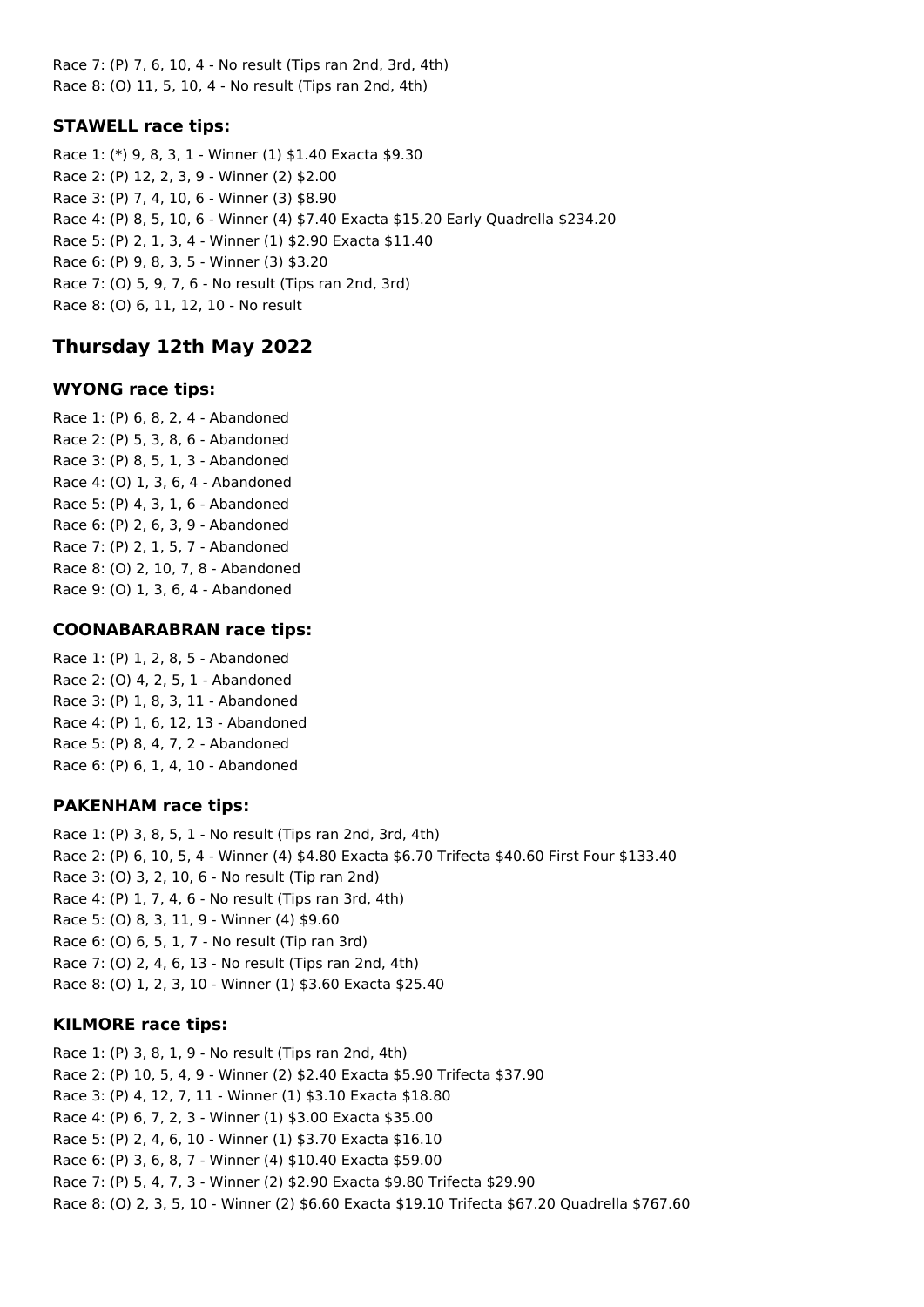### **CAIRNS race tips:**

Race 1: (P) 1, 2, 3, 4 - Abandoned Race 2: (P) 1, 2, 3, 4 - Abandoned Race 3: (P) 1, 2, 3, 4 - Abandoned Race 4: (P) 1, 2, 3, 4 - Abandoned Race 5: (P) 1, 2, 3, 4 - Abandoned Race 6: (P) 1, 2, 3, 4 - Abandoned Race 7: (P) 1, 2, 3, 4 - Abandoned Race 8: (P) 1, 2, 3, 4 - Abandoned Race 9: (P) 1, 2, 3, 4 - Abandoned

## **NORTHAM race tips:**

Race 1: (P) 10, 3, 5, 1 - Winner (1) \$2.30 Exacta \$12.30 Trifecta \$37.00 Race 2: (P) 1, 6, 7, 8 - Winner (1) \$2.30 Exacta \$10.50 Race 3: (P) 9, 4, 1, 5 - Winner (2) \$1.80 Exacta \$5.00 Race 4: (O) 8, 10, 11, 13 - Winner (2) \$2.50 Exacta \$23.20 Early Quadrella \$47.30 Race 5: (P) 4, 7, 3, 1 - No result (Tips ran 2nd, 4th) Race 6: (P) 4, 5, 3, 1 - Winner (2) \$2.50 Exacta \$13.30 Trifecta \$46.40 Race 7: (O) 8, 1, 10, 5 - No result (Tip ran 3rd)

# **Thursday 5th May 2022**

## **WARRNAMBOOL race tips:**

Race 1: (P) 4, 1, 3, 2 - No result (Tips ran 2nd, 3rd) Race 2: (P) 3, 9, 10, 4 - No result (Tip ran 3rd) Race 3: (\*) 12, 5, 8, 6 - No result (Tips ran 2nd, 3rd, 4th) Race 4: (P) 8, 12, 4, 3 - Winner (4) \$3.00 Race 5: (O) 2, 16, 12, 17 - No result Race 6: (P) 4, 7, 6, 3 - No result (Tip ran 3rd) Race 7: (P) 6, 7, 9, 5 - Winner (2) \$3.00 Race 8: (P) 4, 5, 8, 9 - Winner (1) \$2.70 Race 9: (P) 2, 4, 1, 5 - No result (Tip ran 2nd) Race 10: (O) 7, 13, 2, 6 - No result (Tips ran 3rd, 4th)

## **HAWKESBURY race tips:**

Race 1: (P) 2, 5, 1, 7 - Winner (1) \$2.10 Race 2: (\*) 3, 6, 4, 5 - Winner (1) \$1.50 Exacta \$6.10 Trifecta \$8.50 First Four \$13.80 Race 3: (P) 4, 6, 1, 7 - Winner (4) \$10.30 Exacta \$37.30 Trifecta \$270.40 Race 4: (O) 6, 4, 3, 2 - No result (Tips ran 3rd, 4th) Race 5: (P) 5, 2, 8, 1 - Winner (1) \$3.00 Race 6: (\*) 2, 4, 5, 7 - Winner (4) \$3.20 Exacta \$23.00 Race 7: (P) 3, 2, 5, 6 - Winner (3) \$3.60 Exacta \$12.50 Trifecta \$26.80 Race 8: (P) 4, 2, 1, 9 - No result (Tips ran 2nd, 3rd, 4th)

## **WAGGA race tips:**

Race 1: (P) 10, 13, 11, 9 - Winner (1) \$2.00 Race 2: (O) 2, 1, 10, 7 - Winner (2) \$4.10 Exacta \$29.00 Trifecta \$570.30 Race 3: (P) 16, 11, 8, 1 - No result (Tip ran 2nd) Race 4: (O) 2, 7, 9, 6 - No result (Tip ran 4th) Race 5: (O) 8, 12, 5, 4 - No result (Tip ran 4th) Race 6: (P) 1, 14, 4, 2 - Winner (2) \$6.20 Exacta \$30.20 Trifecta \$157.50 Race 7: (P) 10, 6, 1, 2 - Winner (2) \$3.70 Race 8: (O) 7, 12, 4, 3 - No result (Tip ran 2nd)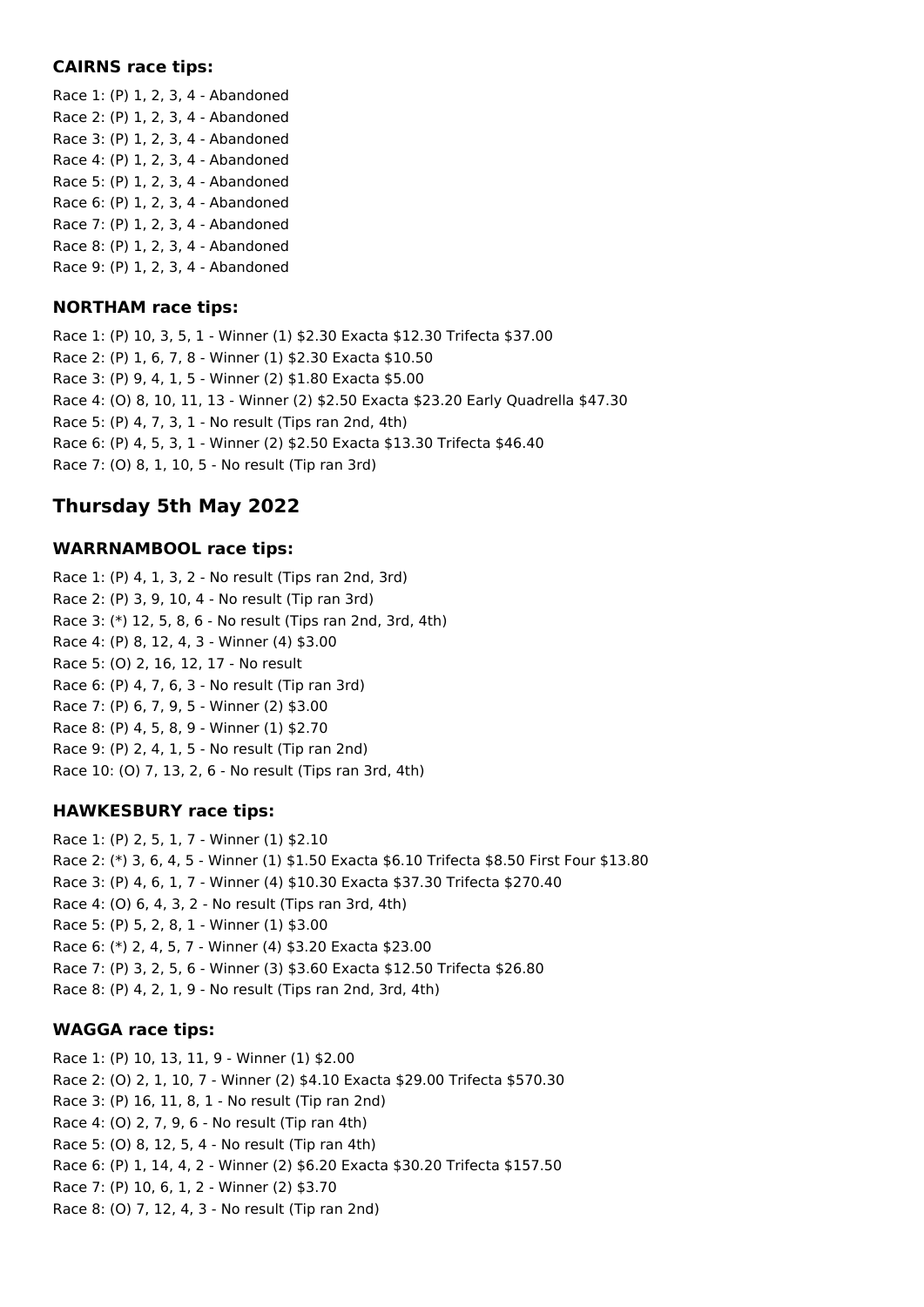### **GATTON race tips:**

Race 1: (O) 5, 6, 10, 8 - Winner (3) \$6.80 Race 2: (\*) 2, 5, 1, 4 - Winner (1) \$1.70 Exacta \$8.20 Trifecta \$28.10 First Four \$110.40 Race 3: (O) 8, 3, 6, 1 - No result (Tips ran 2nd, 3rd) Race 4: (P) 1, 5, 7, 8 - No result (Tips ran 2nd, 3rd) Race 5: (O) 15, 3, 8, 12 - Winner (1) \$2.40 Exacta \$12.80 Trifecta \$73.90 Race 6: (O) 1, 8, 9, 7 - Winner (2) \$2.70 Exacta \$10.00 Race 7: (O) 1, 7, 5, 9 - Winner (1) \$8.90 Exacta \$47.80 Trifecta \$232.70

### **PINJARRA race tips:**

Race 1: (O) 1, 9, 7, 2 - Winner (4) \$9.20 Exacta \$130.50 Race 2: (P) 2, 1, 6, 7 - Winner (2) \$3.40 Exacta \$17.00 Race 3: (P) 1, 3, 8, 5 - Winner (1) \$1.80 Exacta \$4.50 Race 4: (P) 10, 9, 8, 6 - No result (Tips ran 2nd, 3rd, 4th) Race 5: (P) 9, 2, 6, 10 - Winner (4) \$16.70 Exacta \$62.00 Trifecta \$133.00 Race 6: (O) 10, 5, 12, 7 - Winner (3) \$6.90 Exacta \$44.80 Race 7: (O) 5, 10, 2, 3 - No result (Tip ran 2nd)

## **Thursday 28th April 2022**

### **WYONG race tips:**

Race 1: (P) 7, 6, 1, 2 - Winner (1) \$1.20 Exacta \$3.20 Trifecta \$18.30 Race 2: (P) 6, 1, 4, 7 - Winner (2) \$2.20 Exacta \$14.50 Trifecta \$56.30 First Four \$110.10 Race 3: (P) 9, 10, 1, 8 - Winner (2) \$2.80 Exacta \$5.50 Trifecta \$24.60 Race 4: (P) 6, 4, 7, 13 - Winner (3) \$4.10 Exacta \$19.20 Trifecta \$33.50 Early Quadrella \$51.80 Race 5: (P) 3, 4, 8, 5 - Winner (1) \$1.70 Exacta \$4.50 Race 6: (P) 3, 10, 9, 6 - No result (Tips ran 2nd, 3rd, 4th) Race 7: (P) 5, 4, 7, 11 - Abandoned Race 8: (P) 7, 2, 1, 3 - Abandoned

### **NARROMINE race tips:**

Race 1: (P) 10, 3, 7, 1 - Abandoned Race 2: (P) 6, 5, 3, 9 - Abandoned Race 3: (P) 7, 6, 11, 5 - Abandoned Race 4: (P) 2, 4, 11, 5 - Abandoned Race 5: (P) 2, 9, 7, 1 - Abandoned Race 6: (P) 2, 1, 10, 4 - Abandoned Race 7: (P) 11, 1, 10, 6 - Abandoned

### **MORNINGTON race tips:**

Race 1: (P) 3, 6, 5, 8 - Winner (1) \$4.80 Exacta \$16.30 Race 2: (P) 9, 4, 8, 7 - Winner (1) \$1.20 Race 3: (P) 8, 9, 5, 4 - Winner (3) \$6.10 Exacta \$18.00 Trifecta \$100.30 Race 4: (P) 9, 2, 4, 3 - No result (Tips ran 2nd, 3rd, 4th) Race 5: (\*) 3, 1, 6, 5 - Winner (1) \$2.40 Exacta \$20.40 Race 6: (P) 7, 1, 2, 6 - Winner (2) \$2.60 Race 7: (O) 6, 4, 7, 1 - Winner (4) \$5.30 Race 8: (P) 4, 8, 7, 1 - No result (Tips ran 2nd, 3rd, 4th)

### **PAKENHAM race tips:**

Race 1: (P) 3, 6, 1, 7 - Winner (2) \$3.20 Race 2: (P) 5, 3, 2, 8 - Winner (3) \$6.20 Exacta \$30.40 Trifecta \$25.40 Race 3: (P) 7, 1, 5, 8 - Winner (2) \$2.20 Race 4: (P) 9, 10, 6, 3 - No result (Tips ran 2nd, 3rd)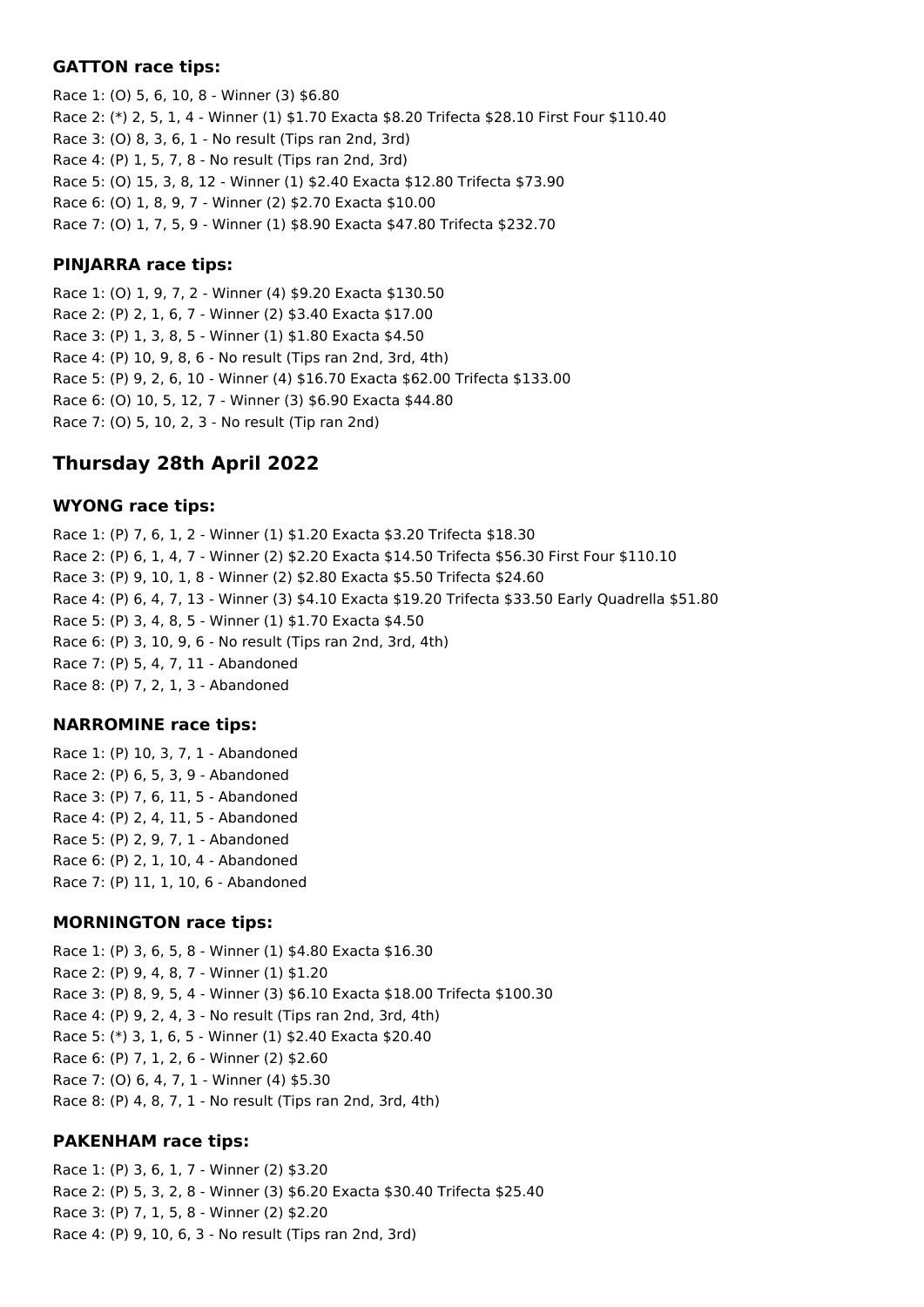Race 5: (P) 3, 2, 8, 5 - Winner (3) \$4.90 Exacta \$24.10 Race 6: (P) 5, 7, 1, 4 - Winner (1) \$3.50 Exacta \$15.00 Trifecta \$54.10 First Four \$124.30 Race 7: (P) 1, 5, 2, 7 - Winner (1) \$1.90 Exacta \$5.60 Race 8: (O) 7, 9, 11, 8 - Winner (2) \$3.60 Quadrella \$184.90

## **MACKAY race tips:**

Race 1: (O) 2, 5, 3, 4 - Winner (4) \$3.40 Exacta \$22.80 Race 2: (P) 2, 4, 6, 7 - Winner (4) \$8.70 Exacta \$15.50 Trifecta \$32.00 First Four \$101.50 Race 3: (O) 9, 2, 10, 14 - No result (Tips ran 3rd, 4th) Race 4: (O) 6, 8, 9, 1 - No result (Tips ran 2nd, 3rd) Race 5: (O) 10, 7, 4, 15 - Winner (1) \$1.60 Race 6: (\*) 1, 7, 5, 3 - No result (Tips ran 2nd, 3rd) Race 7: (P) 2, 6, 1, 11 - Winner (1) \$1.80 Race 8: (P) 5, 6, 12, 9 - No result (Tips ran 2nd, 3rd)

## **NARROGIN race tips:**

Race 1: (P) 1, 5, 4, 7 - Winner (1) \$5.10 Race 2: (P) 6, 1, 5, 7 - Winner (4) \$8.00 Exacta \$45.30 Race 3: (O) 5, 8, 2, 1 - Winner (1) \$4.70 Exacta \$22.90 Race 4: (P) 7, 6, 2, 9 - No result (Tips ran 2nd, 3rd) Race 5: (O) 2, 3, 8, 5 - Winner (1) \$4.60 Exacta \$12.80 Trifecta \$49.40 Race 6: (P) 6, 7, 9, 2 - No result (Tips ran 3rd, 4th) Race 7: (P) 1, 3, 8, 7 - Winner (2) \$1.50 Exacta \$8.10 Trifecta \$22.00 First Four \$64.40

# **Thursday 21st April 2022**

## **NEWCASTLE race tips:**

Race 1: (P) 2, 1, 8, 5 - No result (Tip ran 4th) Race 2: (P) 5, 4, 2, 3 - Winner (1) \$2.60 Exacta \$14.60 Trifecta \$56.60 Race 3: (P) 5, 3, 2, 7 - Winner (1) \$2.20 Exacta \$5.00 Race 4: (O) 4, 5, 8, 10 - No result (Tips ran 3rd, 4th) Race 5: (P) 5, 2, 9, 7 - No result (Tips ran 2nd, 4th) Race 6: (O) 2, 9, 4, 12 - No result (Tips ran 2nd, 3rd) Race 7: (P) 6, 1, 5, 3 - No result (Tips ran 2nd, 3rd) Race 8: (P) 9, 3, 7, 8 - No result (Tips ran 3rd, 4th)

## **GRAFTON race tips:**

Race 1: (P) 5, 1, 3, 6 - Winner (3) \$4.40 Exacta \$30.40 Trifecta \$69.90 First Four \$94.50 Race 2: (P) 2, 3, 1, 8 - No result (Tips ran 2nd, 3rd, 4th) Race 3: (P) 3, 10, 2, 8 - Winner (1) \$1.80 Exacta \$4.40 Race 4: (O) 4, 7, 10, 6 - No result (Tips ran 2nd, 3rd, 4th) Race 5: (O) 6, 5, 11, 4 - No result (Tips ran 3rd, 4th) Race 6: (P) 1, 9, 3, 7 - Winner (1) \$2.00 Race 7: (P) 11, 14, 4, 6 - No result (Tips ran 2nd, 4th) Race 8: (O) 7, 11, 9, 4 - Winner (1) \$3.80

## **PAKENHAM race tips:**

Race 1: (P) 9, 1, 6, 7 - Winner (3) \$9.50 Race 2: (P) 5, 3, 1, 10 - Winner (1) \$1.90 Race 3: (P) 10, 9, 4, 6 - Winner (1) \$2.90 Race 4: (O) 9, 4, 8, 10 - No result (Tips ran 3rd, 4th) Race 5: (P) 1, 4, 6, 11 - No result (Tips ran 2nd, 3rd, 4th) Race 6: (P) 3, 7, 5, 2 - No result (Tips ran 2nd, 3rd) Race 7: (O) 5, 10, 1, 3 - Winner (3) \$6.80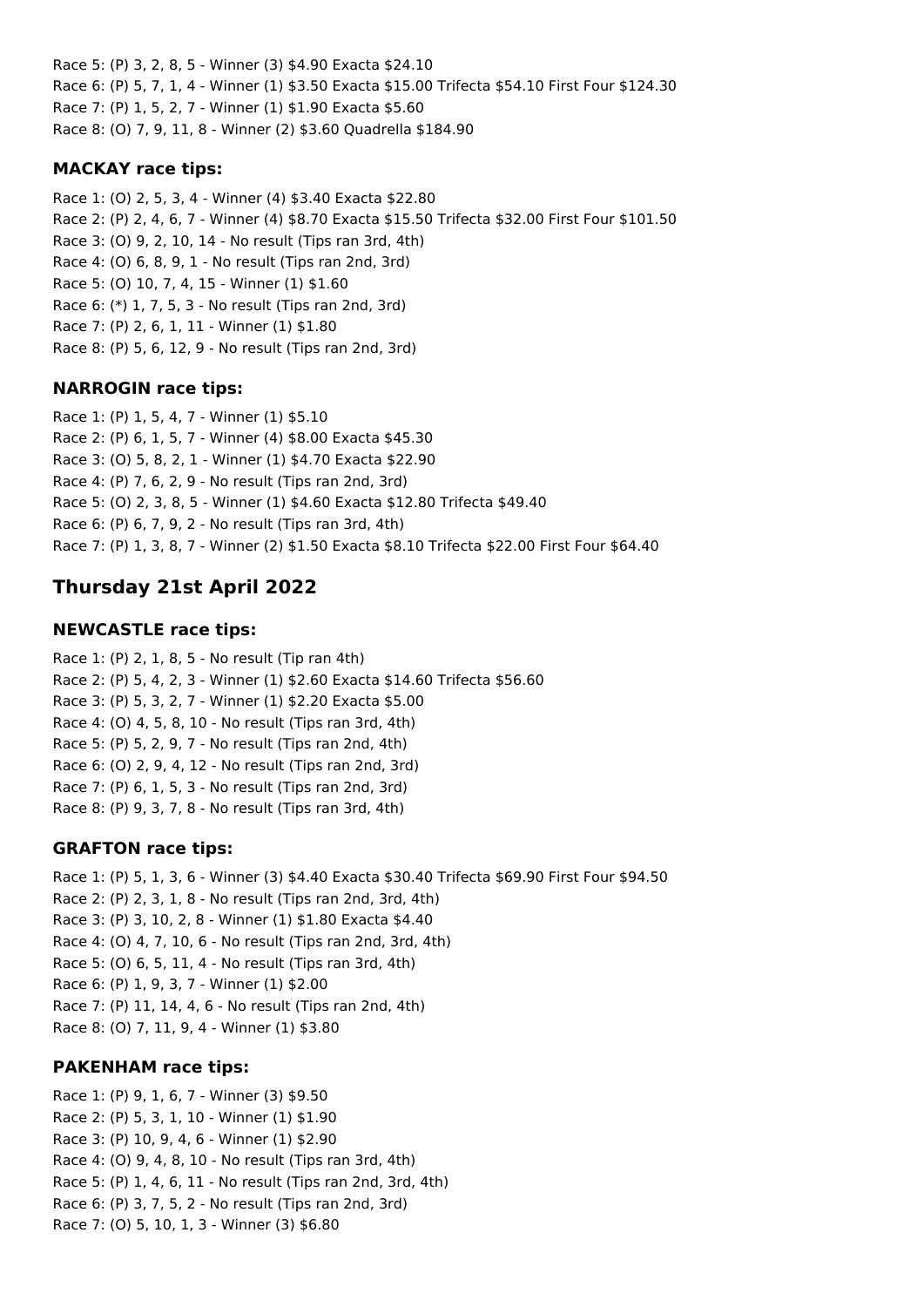Race 8: (P) 4, 9, 8, 5 - Winner (1) \$2.90 Exacta \$10.70 Trifecta \$30.90 First Four \$121.70

### **KILMORE race tips:**

Race 1: (P) 6, 9, 4, 3 - Winner (1) \$1.90 Exacta \$3.90 Race 2: (P) 5, 9, 10, 3 - Winner (2) \$5.30 Exacta \$29.50 Trifecta \$163.80 First Four \$311.90 Race 3: (P) 6, 4, 3, 5 - No result (Tips ran 2nd, 3rd, 4th) Race 4: (P) 11, 13, 9, 7 - Winner (1) \$1.40 Exacta \$3.00 Trifecta \$11.50 Race 5: (P) 1, 2, 9, 14 - No result (Tips ran 2nd, 3rd, 4th) Race 6: (P) 7, 10, 1, 8 - Winner (1) \$2.60 Exacta \$8.30 Race 7: (P) 2, 8, 5, 7 - Winner (1) \$2.20 Race 8: (P) 4, 5, 8, 16 - No result (Tips ran 2nd, 3rd)

### **ROCKHAMPTON race tips:**

Race 1: (P) 6, 2, 4, 1 - Winner (4) \$8.90 Exacta \$18.20 Trifecta \$49.30 First Four \$150.40 Race 2: (P) 3, 2, 5, 4 - Winner (1) \$1.90 Exacta \$5.80 Trifecta \$23.80 First Four \$44.60 Race 3: (P) 5, 1, 4, 2 - Winner (1) \$1.70 Exacta \$5.70 Trifecta \$6.60 First Four \$4.70 Race 4: (P) 2, 5, 1, 4 - Winner (1) \$1.80 Exacta \$7.40 Trifecta \$20.20 First Four \$32.30 Early Quadrella \$71.40 Race 5: (P) 7, 6, 4, 3 - Winner (4) \$3.20 Exacta \$22.70 Trifecta \$82.60 First Four \$196.00 Race 6: (P) 7, 5, 4, 1 - No result (Tips ran 2nd, 3rd) Race 7: (P) 7, 6, 3, 9 - Winner (1) \$1.80 Exacta \$7.30 Race 8: (O) 8, 2, 6, 5 - No result (Tips ran 2nd, 4th)

### **GERALDTON race tips:**

Race 1: (P) 6, 3, 7, 2 - Winner (3) \$2.70 Exacta \$13.20 Race 2: (P) 5, 3, 1, 4 - Winner (1) \$2.20 Exacta \$12.40 Trifecta \$66.30 Race 3: (P) 5, 3, 7, 4 - No result (Tips ran 2nd, 3rd) Race 4: (P) 3, 6, 1, 2 - No result (Tips ran 3rd, 4th) Race 5: (P) 2, 1, 6, 3 - Winner (2) \$3.60 Exacta \$10.20 Trifecta \$45.30 Race 6: (P) 6, 4, 5, 1 - No result (Tips ran 2nd, 3rd, 4th) Race 7: (P) 4, 1, 5, 2 - No result (Tip ran 2nd)

## **Thursday 14th April 2022**

#### **WYONG race tips:**

Race 1: (P) 6, 1, 2, 10 - Winner (1) \$2.50 Exacta \$6.10 Trifecta \$13.80 First Four \$14.30 Race 2: (P) 3, 7, 4, 1 - Winner (1) \$2.70 Race 3: (P) 6, 3, 9, 10 - Winner (1) \$2.30 Exacta \$16.20 Trifecta \$42.60 Race 4: (P) 2, 12, 6, 7 - No result (Tips ran 2nd, 3rd, 4th) Race 5: (P) 5, 2, 6, 8 - Winner (2) \$1.70 Exacta \$3.50 Trifecta \$4.00 Race 6: (P) 5, 2, 7, 10 - No result (Tips ran 3rd, 4th) Race 7: (P) 3, 5, 10, 1 - Winner (1) \$2.90 Exacta \$14.40 Race 8: (P) 4, 3, 9, 2 - Winner (1) \$2.80 Exacta \$13.40

#### **ALBURY race tips:**

Race 1: (P) 9, 11, 4, 3 - Winner (1) \$2.50 Exacta \$10.90 Trifecta \$22.00 Race 2: (P) 1, 3, 4, 5 - No result (Tips ran 2nd, 4th) Race 3: (P) 2, 1, 8, 6 - No result (Tips ran 3rd, 4th) Race 4: (O) 11, 2, 3, 14 - Winner (1) \$3.90 Exacta \$27.70 Race 5: (O) 4, 3, 5, 1 - Winner (1) \$3.60 Race 6: (O) 8, 1, 10, 4 - Winner (4) \$8.60 Race 7: (O) 5, 4, 3, 14 - Winner (1) \$3.60 Exacta \$14.70 Quadrella \$717.70

### **PAKENHAM race tips:**

Race 1: (P) 5, 6, 11, 7 - No result (Tips ran 2nd, 3rd, 4th)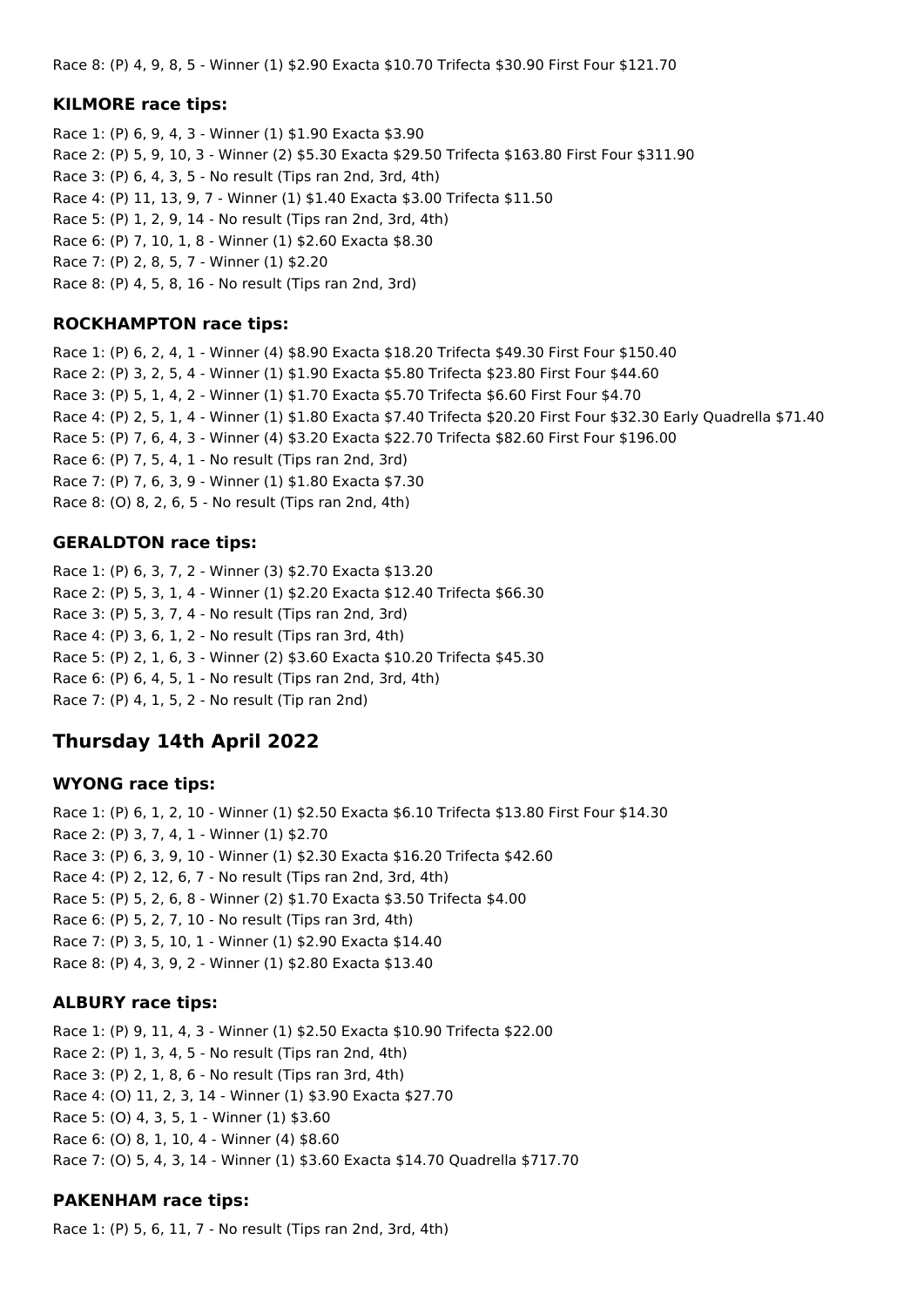Race 2: (P) 9, 7, 5, 10 - Winner (2) \$4.80 Race 3: (P) 8, 7, 3, 4 - Winner (2) \$3.20 Exacta \$8.60 Trifecta \$27.30 Race 4: (P) 6, 5, 4, 9 - Winner (1) \$1.50 Exacta \$2.90 Trifecta \$6.70 Race 5: (P) 1, 2, 6, 7 - Winner (1) \$2.10 Race 6: (P) 6, 3, 5, 4 - Winner (3) \$4.30 Exacta \$21.60 Trifecta \$48.20 First Four \$102.70 Race 7: (P) 3, 8, 10, 5 - Winner (4) \$3.70 Exacta \$15.40 Trifecta \$85.20 Race 8: (O) 6, 2, 5, 7 - Winner (1) \$2.00 Exacta \$9.10 Quadrella \$157.10

### **TOOWOOMBA race tips:**

Race 1: (P) 4, 5, 2, 3 - Winner (2) \$2.30 Race 2: (P) 2, 3, 11, 6 - Winner (1) \$1.90 Exacta \$2.30 Race 3: (P) 9, 2, 8, 10 - Winner (1) \$5.70 Exacta \$17.50 Trifecta \$138.90 Race 4: (O) 2, 5, 10, 7 - No result (Tips ran 2nd, 3rd, 4th) Race 5: (O) 6, 2, 3, 5 - Winner (1) \$1.60 Race 6: (O) 2, 3, 6, 5 - No result (Tip ran 3rd) Race 7: (O) 9, 6, 11, 3 - No result (Tip ran 3rd)

### **TOWNSVILLE race tips:**

Race 1: (P) 2, 1, 5, 3 - Winner (1) \$2.60 Race 2: (O) 5, 1, 7, 8 - No result (Tip ran 2nd) Race 3: (P) 7, 9, 6, 8 - Winner (2) \$2.80 Race 4: (P) 1, 4, 2, 7 - Winner (1) \$1.50 Exacta \$4.80 Race 5: (O) 1, 7, 13, 14 - Winner (1) \$1.60 Race 6: (P) 2, 3, 4, 6 - Winner (2) \$2.10 Exacta \$4.40 Race 7: (O) 5, 4, 1, 9 - No result (Tip ran 4th)

### **DARWIN race tips:**

Race 1: (P) 3, 6, 5, 4 - Winner (2) \$4.60 Exacta \$15.50 Race 2: (P) 1, 5, 6, 3 - Winner (1) \$1.80 Exacta \$4.60 Trifecta \$31.00 First Four \$107.50 Race 3: (P) 1, 4, 3, 5 - No result (Tips ran 2nd, 3rd, 4th) Race 4: (P) 5, 6, 1, 4 - Winner (1) \$1.70 Exacta \$4.70 Race 5: (P) 2, 5, 1, 4 - Winner (1) \$3.30 Exacta \$26.90 Trifecta \$95.10 First Four \$167.50

# **Thursday 7th April 2022**

### **WYONG race tips:**

Race 1: (P) 7, 3, 9, 2 - Winner (1) \$1.30 Exacta \$1.70 Trifecta \$4.00 First Four \$3.00 Race 2: (P) 1, 7, 2, 9 - No result (Tips ran 2nd, 4th) Race 3: (P) 6, 3, 7, 8 - Winner (2) \$4.10 Exacta \$46.40 Trifecta \$223.00 Race 4: (P) 8, 3, 4, 5 - Winner (3) \$2.40 Exacta \$8.80 Trifecta \$13.40 Race 5: (P) 6, 7, 8, - Abandoned Race 6: (P) 1, 5, 4, 3 - Abandoned Race 7: (P) 1, 9, 8, 6 - Abandoned Race 8: (P) 3, 2, 12, 9 - Abandoned

### **PAKENHAM race tips:**

Race 1: (P) 8, 5, 2, 9 - Winner (1) \$1.30 Exacta \$6.10 Race 2: (P) 4, 9, 7, 8 - No result (Tips ran 2nd, 4th) Race 3: (P) 3, 6, 7, 10 - Winner (1) \$2.00 Race 4: (P) 6, 5, 11, 4 - Winner (1) \$2.00 Exacta \$2.90 Race 5: (P) 6, 1, 2, 5 - Winner (4) \$6.00 Exacta \$14.80 Trifecta \$45.90 First Four \$127.70 Race 6: (P) 5, 1, 7, 6 - No result (Tips ran 2nd, 4th) Race 7: (P) 1, 3, 5, 2 - Winner (2) \$3.00 Exacta \$15.70 Race 8: (P) 5, 8, 3, 4 - Winner (1) \$2.40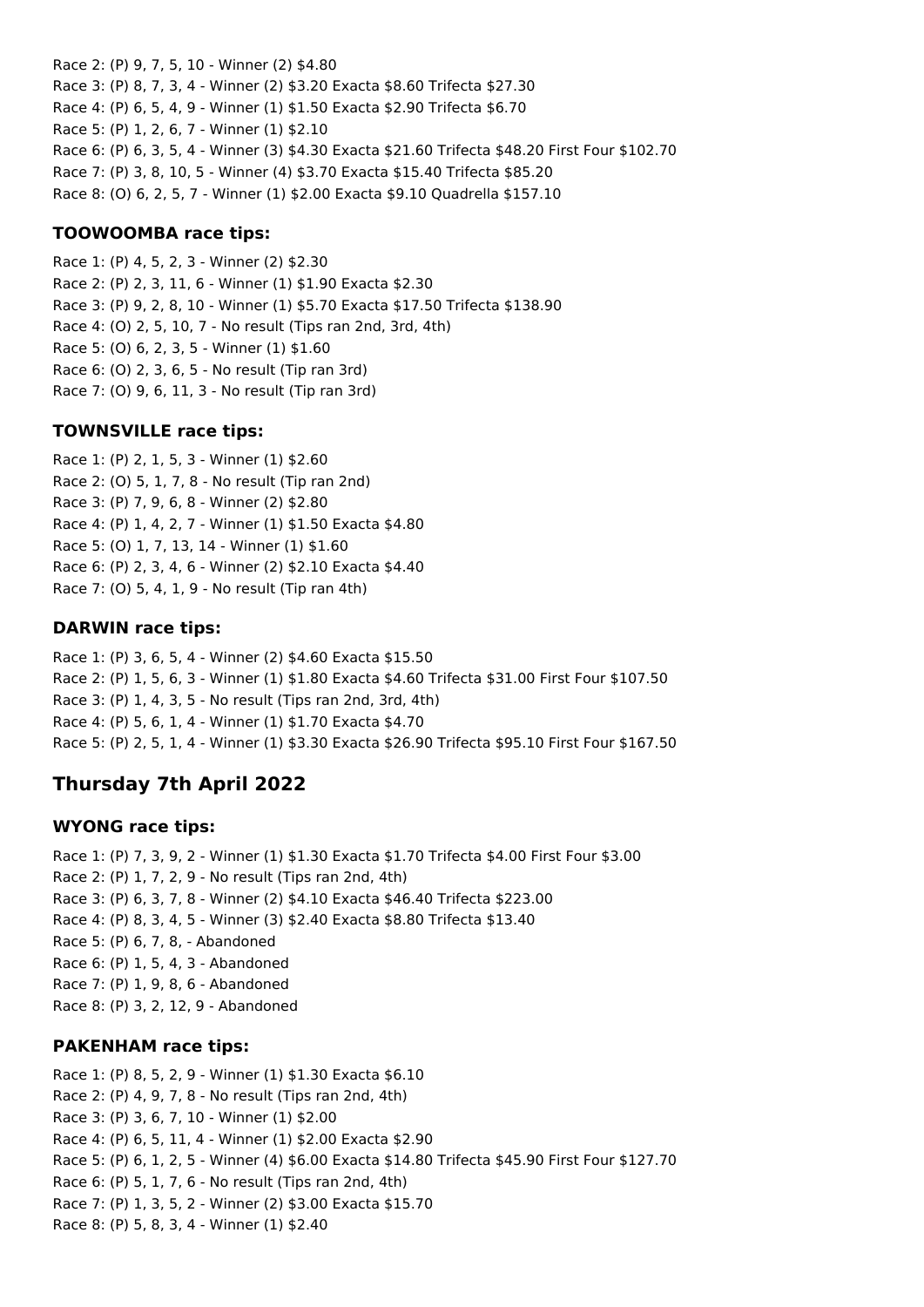#### **KILMORE race tips:**

Race 1: (P) 8, 3, 4, 7 - No result (Tips ran 2nd, 4th) Race 2: (P) 12, 8, 11, 10 - Winner (1) \$3.80 Exacta \$19.10 Trifecta \$97.30 Race 3: (P) 10, 3, 4, 5 - Winner (3) \$3.40 Exacta \$7.40 Race 4: (P) 7, 8, 10, 12 - Winner (3) \$4.10 Race 5: (P) 3, 4, 2, 6 - No result (Tips ran 2nd, 3rd) Race 6: (P) 2, 5, 7, 1 - Winner (1) \$2.80 Exacta \$13.20 Race 7: (P) 7, 5, 6, 3 - Winner (3) \$5.10 Race 8: (O) 2, 5, 3, 8 - Winner (1) \$2.40 Exacta \$4.20 Trifecta \$23.60

### **DALBY race tips:**

Race 1: (P) 1, 6, 8, 5 - Winner (2) \$3.90 Exacta \$6.20 Race 2: (O) 8, 2, 3, 5 - Winner (3) \$2.90 Race 3: (P) 6, 12, 3, 1 - Winner (1) \$2.70 Race 4: (O) 9, 3, 1, 12 - Winner (1) \$2.80 Exacta \$13.30 Trifecta \$70.70 Early Quadrella \$195.40 Race 5: (O) 1, 2, 3, 10 - Winner (4) \$9.40 Race 6: (O) 10, 4, 1, 2 - Winner (1) \$6.30 Race 7: (O) 9, 2, 4, 12 - No result (Tip ran 4th) Race 8: (O) 9, 4, 3, 1 - No result (Tips ran 2nd, 4th)

#### **GOULBURN race tips:**

Race 1: (P) 3, 6, 8, 5 - Winner (4) \$5.50 Race 2: (P) 4, 3, 9, 6 - Winner (1) \$2.80 Race 3: (P) 1, 2, 3, 4 - Winner (3) \$5.00 Exacta \$15.70 Trifecta \$43.10 Race 4: (P) 7, 2, 8, - Winner (2) \$2.80 Exacta \$5.30 Trifecta \$8.50 Early Quadrella \$375.60 Race 5: (P) 3, 4, 7, 2 - Winner (1) \$1.80 Exacta \$12.30 Race 6: (P) 1, 10, 2, 8 - Winner (3) \$2.80 Exacta \$54.20 Race 7: (P) 12, 10, 8, 9 - Winner (1) \$3.80 Quadrella \$166.10

#### **DARWIN race tips:**

Race 1: (P) 2, 1, 4, 3 - Winner (2) \$1.70 Exacta \$11.30 Trifecta \$53.60 Race 2: (P) 5, 4, 3, 2 - Winner (3) \$5.00 Race 3: (P) 4, 1, 3, 5 - Winner (2) \$4.60 Race 4: (P) 4, 1, 8, 7 - Winner (3) \$25.80 Race 5: (O) 5, 1, 8, 4 - Winner (4) \$4.40 Quadrella \$1,122.10

### **NARROGIN race tips:**

Race 1: (P) 2, 1, 7, 6 - Winner (1) \$2.50 Exacta \$19.50 Trifecta \$66.50 Race 2: (P) 3, 2, 4, 8 - Winner (1) \$2.50 Race 3: (P) 3, 7, 8, 9 - No result (Tips ran 3rd, 4th) Race 4: (P) 5, 7, 6, 8 - Winner (2) \$5.20 Exacta \$14.60 Trifecta \$184.10 First Four \$708.60 Race 5: (O) 6, 12, 2, 5 - Winner (3) \$2.50 Exacta \$8.90 Race 6: (P) 3, 8, 1, 4 - Winner (2) \$4.70 Exacta \$30.60 Race 7: (O) 1, 6, 4, 9 - No result (Tips ran 2nd, 3rd) Race 8: (P) 8, 7, 5, 3 - Winner (4) \$2.60

## **Thursday 31st March 2022**

### **ASCOT race tips:**

Race 1: (P) 3, 1, 7, 4 - Winner (1) \$1.40 Exacta \$3.70 Race 2: (P) 1, 5, 7, 2 - Winner (1) \$1.70 Exacta \$8.80 Race 3: (P) 2, 6, 8, 5 - Winner (2) \$2.60 Exacta \$6.70 Trifecta \$19.20 Race 4: (P) 1, 6, 3, 2 - Winner (3) \$4.10 Exacta \$19.40 Trifecta \$20.00 Early Quadrella \$43.20 Race 5: (P) 1, 3, 2, 8 - Winner (1) \$2.50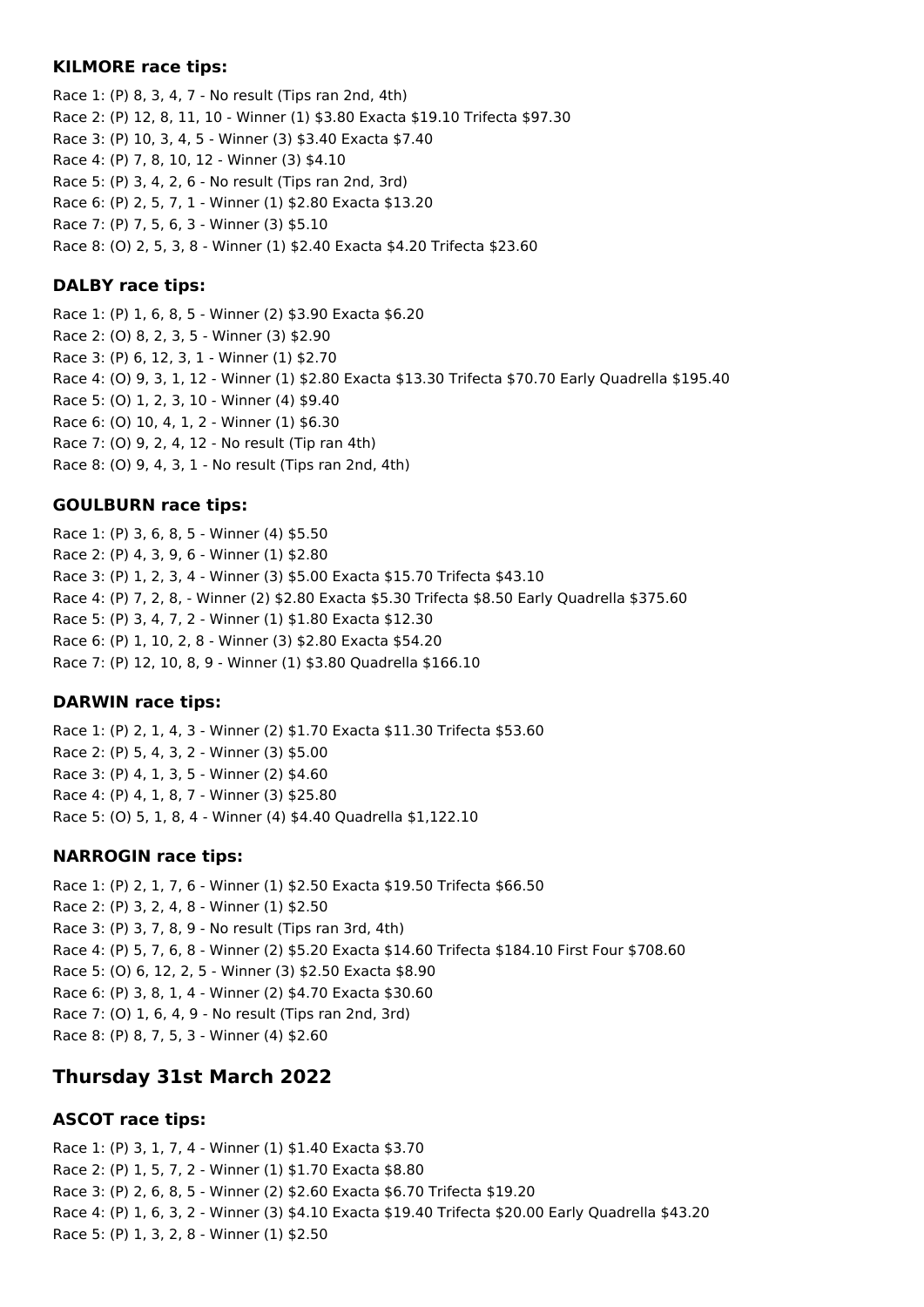Race 6: (P) 1, 4, 3, 2 - Winner (1) \$2.10 Exacta \$7.40 Race 7: (P) 2, 10, 1, 4 - No result (Tip ran 2nd)

## **NEWCASTLE race tips:**

Race 1: (P) 3, 1, 12, 6 - Winner (1) \$2.90 Exacta \$9.60 Race 2: (\*) 6, 13, 1, 2 - Winner (4) \$5.90 Exacta \$42.90 Race 3: (P) 8, 1, 2, 3 - Winner (2) \$3.20 Race 4: (P) 8, 11, 10, 4 - Winner (2) \$4.00 Exacta \$15.80 Early Quadrella \$200.60 Race 5: (O) 4, 6, 2, 15 - Winner (4) \$8.90 Race 6: (P) 3, 7, 6, 5 - No result Race 7: (P) 14, 10, 3, 6 - Winner (1) \$4.50 Race 8: (O) 8, 11, 3, 6 - Winner (2) \$4.70 Exacta \$39.90

### **PORT MACQUARIE race tips:**

Race 1: (P) 1, 2, 9, 4 - Abandoned Race 2: (P) 1, 2, 7, 5 - Abandoned Race 3: (P) 1, 2, 6, 9 - Abandoned Race 4: (P) 2, 3, 1, 6 - Abandoned Race 5: (P) 1, 2, 9, 8 - Abandoned Race 6: (P) 1, 3, 2, 5 - Abandoned Race 7: (P) 1, 2, 5, 4 - Abandoned

#### **PAKENHAM race tips:**

Race 1: (P) 5, 3, 2, 6 - Winner (1) \$5.00 Exacta \$23.70 Race 2: (P) 5, 10, 6, 9 - Winner (1) \$3.60 Exacta \$9.70 Trifecta \$23.50 Race 3: (O) 7, 2, 11, 9 - No result (Tips ran 2nd, 4th) Race 4: (O) 5, 4, 3, 6 - Winner (4) \$2.70 Exacta \$16.20 Race 5: (P) 3, 4, 5, 1 - No result (Tips ran 2nd, 3rd) Race 6: (P) 1, 6, 7, 5 - Winner (1) \$1.40 Race 7: (P) 1, 6, 10, 2 - Winner (2) \$3.80 Exacta \$8.10 Trifecta \$31.80 Race 8: (P) 7, 6, 5, 1 - Winner (4) \$2.30 Exacta \$7.20 Trifecta \$21.40 First Four \$72.40

### **KYNETON race tips:**

Race 1: (P) 10, 9, 3, 4 - Winner (1) \$1.40 Exacta \$6.80 Trifecta \$25.70 Race 2: (P) 11, 2, 5, 15 - Winner (1) \$2.20 Exacta \$6.30 Trifecta \$32.10 Race 3: (P) 2, 8, 11, 3 - Winner (4) \$6.20 Exacta \$21.60 Trifecta \$73.30 Race 4: (P) 7, 2, 4, 9 - Winner (1) \$2.70 Early Quadrella \$74.90 Race 5: (P) 9, 5, 4, 2 - Winner (1) \$2.70 Exacta \$12.30 Race 6: (P) 5, 1, 2, 4 - Winner (1) \$5.90 Exacta \$19.20 Trifecta \$66.10 Race 7: (P) 1, 4, 2, 5 - Winner (1) \$5.40 Exacta \$24.40 Race 8: (O) 1, 2, 5, 6 - Winner (2) \$3.60 Exacta \$32.90 Quadrella \$938.80

### **IPSWICH race tips:**

Race 1: (P) 12, 11, 8, 10 - No result (Tips ran 2nd, 3rd) Race 2: (P) 3, 6, 5, 9 - Winner (3) \$3.80 Race 3: (P) 1, 5, 6, 8 - Winner (2) \$3.70 Exacta \$59.20 Trifecta \$180.80 Race 4: (P) 2, 4, 1, 7 - Winner (1) \$1.50 Exacta \$6.00 Trifecta \$9.80 Race 5: (P) 6, 10, 1, 16 - Winner (1) \$2.30 Exacta \$7.10 Race 6: (P) 1, 2, 11, 4 - No result (Tips ran 2nd, 4th) Race 7: (P) 11, 12, 3, 4 - Winner (2) \$4.50 Exacta \$16.40 Race 8: (P) 6, 9, 2, 3 - Winner (4) \$3.40 Exacta \$19.90 Trifecta \$28.00

## **Thursday 24th March 2022**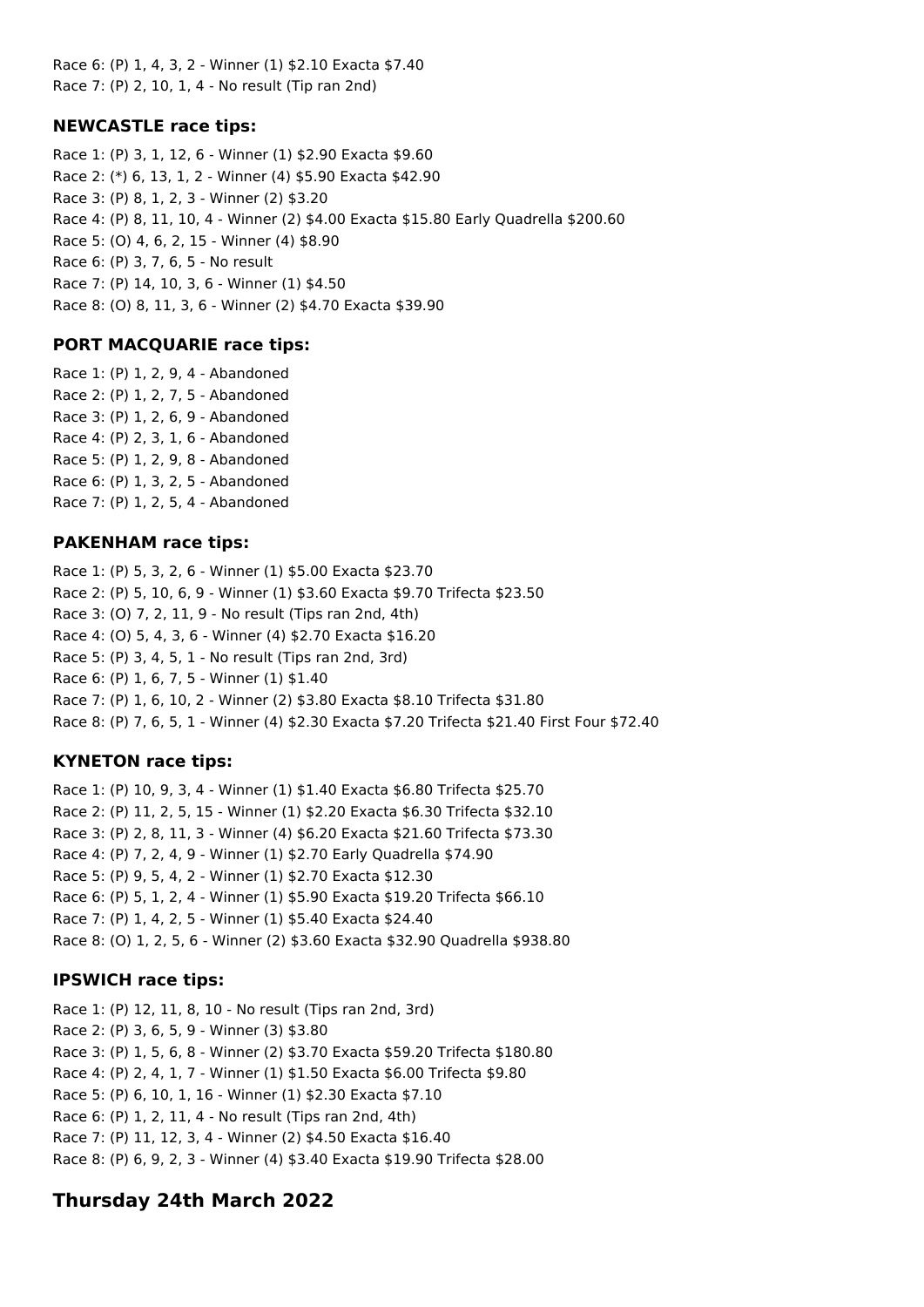#### **HAWKESBURY race tips:**

Race 1: (P) 4, 3, 5, 2 - Winner (1) \$1.80 Race 2: (P) 2, 4, 1, 7 - Winner (1) \$2.30 Exacta \$5.20 Trifecta \$14.10 Race 3: (P) 1, 8, 5, 2 - Winner (1) \$4.20 Exacta \$11.40 Trifecta \$32.50 Race 4: (O) 5, 12, 4, 8 - No result (Tips ran 3rd, 4th) Race 5: (\*) 14, 13, 2, 9 - Winner (3) \$7.20 Exacta \$18.50 Race 6: (P) 7, 1, 3, 2 - Winner (1) \$3.50 Race 7: (O) 11, 6, 12, 9 - Winner (1) \$3.50 Exacta \$17.50 Trifecta \$71.30 Race 8: (P) 5, 7, 4, 3 - No result (Tips ran 2nd, 4th)

### **ALBURY race tips:**

Race 1: (P) 4, 5, 1, 7 - Winner (3) \$5.50 Exacta \$12.40 Trifecta \$70.30 First Four \$122.90 Race 2: (P) 12, 5, 7, 13 - No result (Tips ran 2nd, 3rd, 4th) Race 3: (P) 4, 5, 7, 2 - Winner (3) \$4.70 Exacta \$33.80 Trifecta \$33.10 First Four \$191.00 Race 4: (O) 12, 3, 18, 1 - No result (Tip ran 2nd) Race 5: (O) 3, 5, 13, 4 - Winner (3) \$9.30 Race 6: (P) 4, 6, 3, 1 - No result (Tips ran 3rd, 4th) Race 7: (O) 1, 2, 5, 13 - No result

#### **PAKENHAM race tips:**

Race 1: (P) 7, 9, 6, 4 - No result (Tips ran 2nd, 3rd, 4th) Race 2: (P) 6, 8, 10, 9 - Winner (4) \$3.30 Exacta \$19.50 Race 3: (O) 2, 10, 5, 6 - Winner (1) \$2.00 Race 4: (P) 11, 6, 12, 4 - Winner (2) \$4.40 Exacta \$23.40 Race 5: (P) 5, 1, 2, 4 - Winner (1) \$2.00 Exacta \$5.60 Race 6: (P) 4, 8, 7, 5 - Winner (1) \$3.10 Exacta \$14.50 Trifecta \$59.70 First Four \$217.40 Race 7: (O) 7, 6, 2, 8 - No result (Tips ran 2nd, 3rd, 4th) Race 8: (P) 2, 7, 10, 11 - No result (Tips ran 3rd, 4th)

#### **KILMORE race tips:**

Race 1: (P) 3, 2, 8, 10 - Winner (1) \$1.30 Exacta \$5.40 Trifecta \$20.20 Race 2: (P) 6, 8, 13, 9 - Winner (1) \$2.30 Exacta \$9.40 Trifecta \$61.50 First Four \$231.60 Race 3: (P) 5, 7, 6, 1 - Winner (1) \$1.40 Race 4: (P) 8, 11, 9, 12 - No result (Tips ran 2nd, 3rd, 4th) Race 5: (P) 4, 1, 2, 8 - Winner (1) \$4.20 Exacta \$27.00 Trifecta \$57.10 Race 6: (P) 1, 5, 7, 6 - Winner (3) \$3.40 Exacta \$9.70 Race 7: (P) 6, 1, 4, 5 - Winner (1) \$1.90 Exacta \$9.30 Trifecta \$36.00 Race 8: (P) 4, 2, 6, 5 - No result (Tips ran 2nd, 3rd)

#### **IPSWICH race tips:**

Race 1: (O) 2, 5, 8, 4 - Winner (1) \$1.70 Race 2: (P) 3, 2, 4, 1 - Winner (2) \$3.60 Race 3: (P) 5, 4, 2, 1 - No result (Tips ran 2nd, 3rd, 4th) Race 4: (P) 5, 6, 2, 7 - Winner (3) \$8.40 Exacta \$40.40 Trifecta \$167.60 First Four \$439.90 Race 5: (P) 2, 1, 11, 4 - Winner (1) \$4.30 Race 6: (P) 1, 5, 7, 6 - Winner (1) \$1.50 Race 7: (O) 6, 5, 11, 2 - No result (Tip ran 3rd)

#### **PINJARRA race tips:**

Race 1: (P) 1, 4, 2, 5 - Winner (3) \$4.10 Exacta \$25.40 Trifecta \$34.50 First Four \$46.30 Race 2: (P) 4, 7, 1, 6 - Winner (2) \$2.70 Exacta \$17.30 Trifecta \$48.30 Race 3: (P) 6, 5, 4, 3 - No result (Tips ran 2nd, 3rd, 4th) Race 4: (P) 1, 8, 6, 4 - Winner (1) \$1.70 Race 5: (P) 3, 5, 10, 7 - Winner (1) \$3.30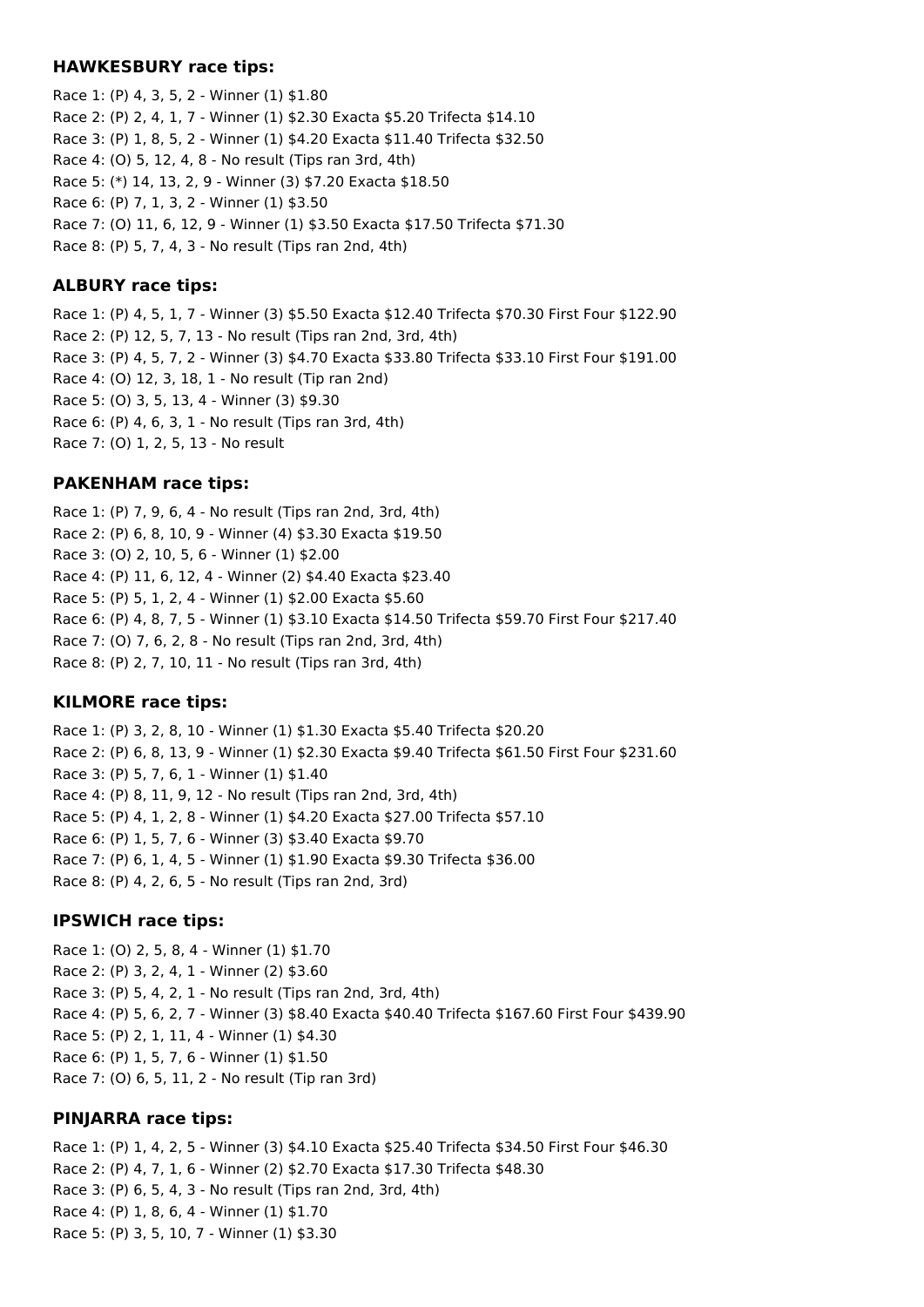Race 6: (O) 8, 2, 5, 7 - No result (Tips ran 3rd, 4th) Race 7: (P) 4, 3, 5, 2 - No result (Tips ran 2nd, 3rd) Race 8: (P) 5, 3, 1, 2 - Winner (1) \$2.30 Race 9: (O) 2, 8, 10, 7 - No result (Tips ran 2nd, 3rd)

## **Thursday 17th March 2022**

### **NEWCASTLE race tips:**

Race 1: (P) 8, 11, 3, 6 - Abandoned Race 2: (P) 1, 5, 3, 2 - Abandoned Race 3: (P) 3, 1, 6, 2 - Abandoned Race 4: (P) 5, 2, 7, 4 - Abandoned Race 5: (P) 12, 11, 9, 2 - Abandoned Race 6: (P) 12, 7, 4, 1 - Abandoned Race 7: (P) 3, 9, 1, 11 - Abandoned Race 8: (P) 8, 14, 11, 2 - Abandoned

### **WAGGA race tips:**

Race 1: (P) 2, 6, 1, 3 - Winner (3) \$4.00 Exacta \$18.50 Trifecta \$75.30 Race 2: (P) 1, 4, 5, 7 - No result (Tips ran 2nd, 4th) Race 3: (P) 7, 4, 5, 6 - Winner (1) \$6.90 Exacta \$27.30 Trifecta \$156.80 Race 4: (O) 4, 5, 3, 11 - Winner (2) \$6.70 Race 5: (O) 9, 4, 5, 11 - Winner (2) \$7.90 Race 6: (P) 6, 1, 4, 9 - Winner (1) \$2.50 Exacta \$9.50 Quadrella \$1,229.60

### **PAKENHAM race tips:**

Race 1: (P) 4, 5, 8, 1 - Winner (3) \$13.10 Exacta \$46.50 Trifecta \$72.10 Race 2: (P) 2, 4, 8, 1 - Winner (4) \$5.10 Race 3: (P) 8, 9, 2, 4 - Winner (3) \$5.80 Exacta \$27.60 Trifecta \$60.20 Race 4: (O) 7, 5, 9, 10 - Winner (3) \$3.00 Early Quadrella \$2,540.70 Race 5: (P) 6, 2, 3, 1 - Winner (1) \$2.00 Exacta \$19.30 Race 6: (P) 2, 5, 4, 9 - Winner (3) \$6.90 Exacta \$44.60 Race 7: (P) 3, 2, 7, 1 - Winner (4) \$8.00 Exacta \$35.70 Trifecta \$198.90 First Four \$276.70 Race 8: (P) 6, 4, 5, 7 - Winner (3) \$6.20 Exacta \$24.60 Quadrella \$1,915.20

## **KYNETON race tips:**

Race 1: (P) 9, 10, 11, 8 - No result (Tips ran 2nd, 3rd) Race 2: (O) 12, 9, 13, 3 - No result (Tips ran 3rd, 4th) Race 3: (P) 9, 5, 11, 1 - Winner (2) \$7.80 Race 4: (P) 13, 1, 5, 6 - Winner (2) \$4.00 Exacta \$17.70 Race 5: (P) 7, 5, 4, 3 - No result (Tips ran 2nd, 3rd) Race 6: (P) 2, 4, 1, 3 - No result (Tip ran 2nd) Race 7: (P) 5, 8, 7, 4 - Winner (4) \$3.20 Exacta \$9.90 Trifecta \$77.50 Race 8: (P) 7, 2, 9, 4 - Winner (2) \$2.70 Exacta \$20.30

### **IPSWICH race tips:**

Race 1: (P) 2, 6, 5, 10 - No result (Tips ran 2nd, 3rd, 4th) Race 2: (P) 6, 2, 7, 5 - No result (Tips ran 2nd, 3rd, 4th) Race 3: (P) 6, 7, 5, 4 - Winner (2) \$3.40 Exacta \$13.30 Trifecta \$36.60 First Four \$89.20 Race 4: (O) 2, 9, 3, 20 - No result (Tips ran 2nd, 3rd) Race 5: (P) 1, 3, 7, 4 - Winner (1) \$2.40 Exacta \$6.20 Race 6: (P) 6, 3, 7, 4 - Winner (2) \$4.60 Exacta \$23.40 Trifecta \$110.10 Race 7: (O) 7, 8, 2, 5 - Winner (2) \$5.80 Exacta \$10.00 Race 8: (O) 2, 8, 6, 9 - Winner (1) \$5.90 Quadrella \$325.50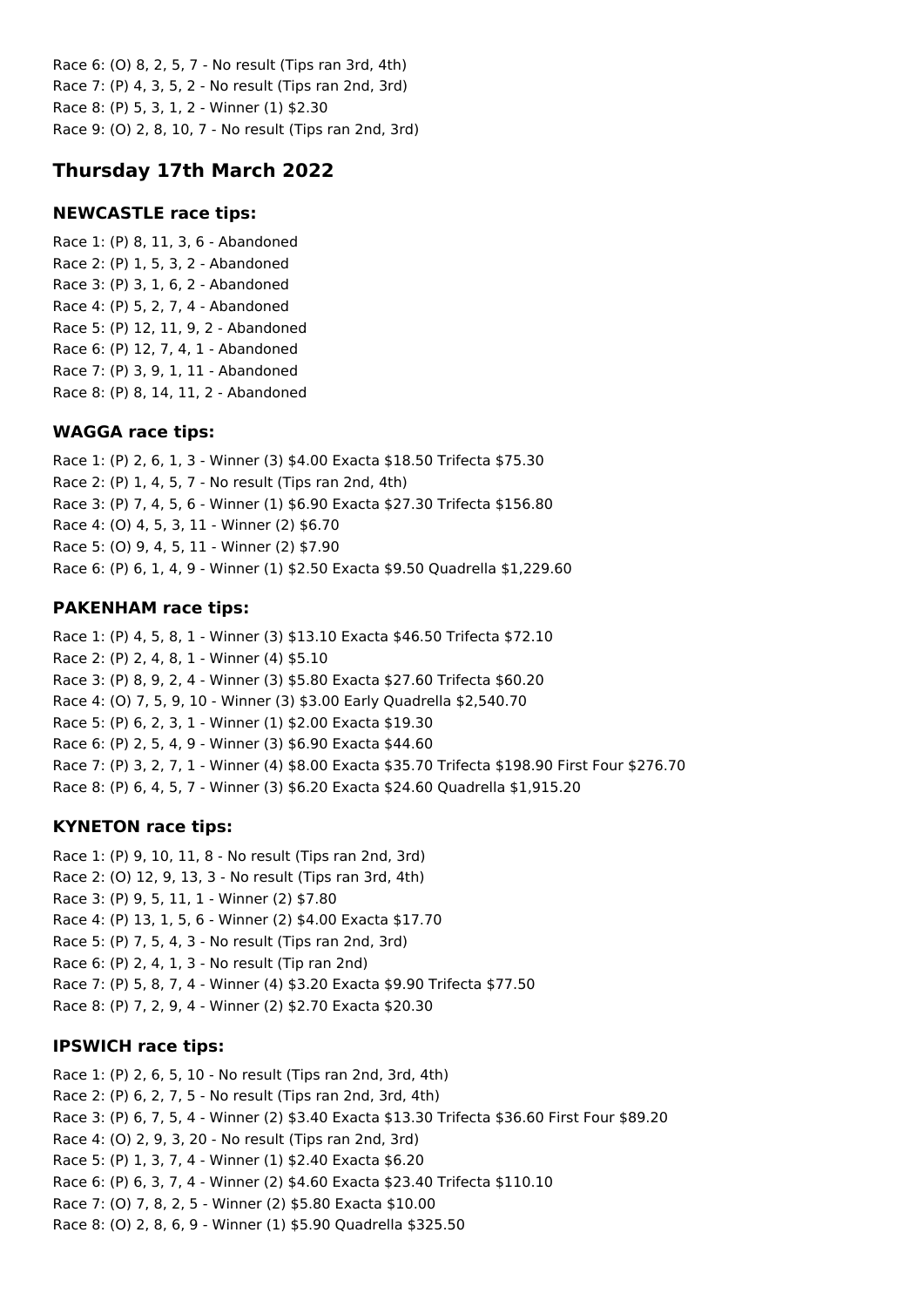### **ALBANY race tips:**

Race 1: (P) 6, 1, 2, 7 - Winner (4) \$5.90 Exacta \$10.80 Trifecta \$37.50 First Four \$119.40 Race 2: (P) 1, 5, 6, 2 - No result (Tip ran 3rd) Race 3: (P) 7, 3, 1, 8 - Winner (4) \$40.30 Exacta \$395.50 Race 4: (O) 9, 2, 5, 4 - Winner (4) \$5.50 Exacta \$18.50 Race 5: (P) 2, 8, 1, 7 - Winner (2) \$9.70 Race 6: (O) 3, 5, 8, 4 - No result (Tips ran 2nd, 3rd, 4th) Race 7: (O) 1, 4, 6, 5 - Winner (3) \$5.30 Exacta \$28.70

### **NEWCASTLE race tips:**

Race 1: (P) 8, 11, 3, 6 - Winner (2) \$3.20 Exacta \$7.80 Race 2: (P) 1, 5, 3, 2 - Winner (2) \$4.70 Exacta \$14.30 Trifecta \$22.50 Race 3: (P) 3, 1, 6, 2 - Winner (1) \$3.00 Exacta \$11.10 Race 4: (P) 5, 2, 7, 4 - Winner (3) \$5.20 Exacta \$36.40 Trifecta \$90.10 Race 5: (P) 12, 11, 9, 2 - No result (Tips ran 2nd, 3rd) Race 6: (P) 12, 7, 4, 1 - Winner (1) \$1.70 Race 7: (P) 3, 9, 1, 11 - Winner (1) \$2.30 Exacta \$9.10 Race 8: (P) 8, 14, 11, 2 - Winner (3) \$4.00 Exacta \$11.60 Race 9: (O) 10, 1, 11, 7 - No result (Tip ran 2nd)

## **Thursday 10th March 2022**

### **CANTERBURY race tips:**

Race 1: (P) 6, 5, 8, 2 - Winner (1) \$3.50 Race 2: (P) 2, 8, 1, 3 - Winner (1) \$2.80 Exacta \$19.50 Race 3: (P) 1, 5, 9, 7 - No result (Tip ran 3rd) Race 4: (P) 5, 9, 6, 7 - Winner (4) \$4.40 Exacta \$15.90 Trifecta \$43.50 Race 5: (P) 1, 7, 4, 6 - Winner (2) \$2.50 Exacta \$6.60 Trifecta \$17.40 First Four \$60.40 Race 6: (P) 5, 1, 10, 6 - Winner (3) \$10.30 Exacta \$43.20 Race 7: (P) 7, 10, 4, 1 - Winner (1) \$2.90 Race 8: (P) 8, 10, 11, 9 - No result (Tips ran 2nd, 3rd, 4th)

### **PORT MACQUARIE race tips:**

Race 1: (P) 6, 3, 4, 12 - Winner (1) \$1.80 Race 2: (P) 6, 13, 9, 7 - Winner (1) \$2.40 Exacta \$9.10 Race 3: (O) 4, 17, 11, 13 - No result (Tips ran 2nd, 4th) Race 4: (O) 2, 11, 1, 6 - Winner (3) \$5.50 Exacta \$56.40 Race 5: (O) 1, 8, 6, 9 - Winner (1) \$5.40 Race 6: (P) 5, 4, 2, 6 - Winner (1) \$3.00 Race 7: (O) 5, 3, 11, 8 - Winner (2) \$4.00 Race 8: (O) 10, 7, 9, 4 - Winner (1) \$10.60 Quadrella \$1,023.80

### **PAKENHAM race tips:**

Race 1: (P) 6, 1, 5, 8 - Winner (2) \$4.50 Exacta \$14.70 Trifecta \$90.30 Race 2: (P) 2, 10, 6, 4 - No result (Tips ran 2nd, 4th) Race 3: (P) 8, 5, 3, 7 - Winner (1) \$1.40 Exacta \$5.90 Trifecta \$11.60 Race 4: (P) 10, 8, 4, 3 - Winner (1) \$2.20 Race 5: (P) 3, 4, 7, 1 - Winner (1) \$1.70 Exacta \$4.10 Race 6: (P) 5, 4, 9, 3 - Winner (1) \$3.20 Exacta \$10.60 Trifecta \$33.70 Race 7: (P) 8, 2, 4, 5 - Winner (1) \$2.80 Race 8: (P) 6, 3, 1, 7 - Winner (3) \$5.90 Exacta \$37.50 Trifecta \$155.40 Quadrella \$111.10

### **KILMORE race tips:**

Race 1: (P) 7, 5, 3, 2 - Winner (1) \$5.00 Exacta \$23.80 Trifecta \$92.70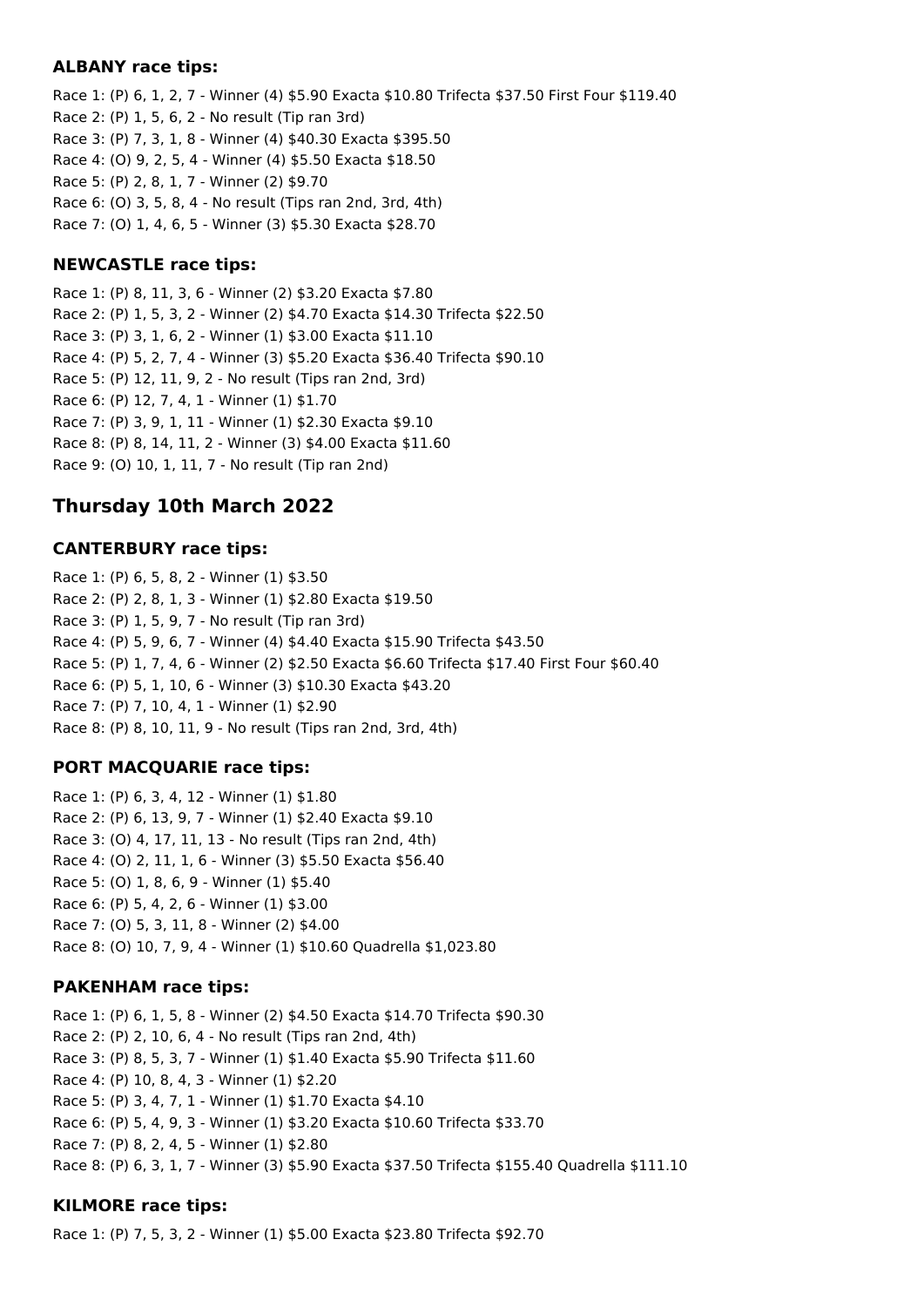Race 2: (P) 11, 9, 2, 3 - Winner (1) \$2.40 Exacta \$5.80 Race 3: (P) 3, 6, 8, 4 - Winner (3) \$4.50 Race 4: (P) 1, 11, 8, 6 - Winner (1) \$3.00 Early Quadrella \$305.10 Race 5: (P) 2, 1, 4, 7 - Winner (1) \$2.20 Race 6: (P) 10, 7, 4, 1 - Winner (3) \$4.40 Race 7: (O) 10, 7, 9, 3 - Winner (2) \$6.70 Race 8: (P) 1, 2, 7, 10 - Winner (1) \$3.10 Quadrella \$248.10

## **PINJARRA race tips:**

Race 1: (P) 5, 2, 7, 9 - No result (Tips ran 2nd, 4th) Race 2: (O) 4, 10, 3, 1 - Winner (1) \$2.70 Exacta \$5.70 Race 3: (P) 9, 10, 6, 7 - Winner (1) \$2.80 Race 4: (P) 5, 6, 7, 8 - Winner (4) \$8.80 Exacta \$43.00 Trifecta \$240.40 Race 5: (P) 2, 3, 8, 7 - Winner (2) \$4.80 Exacta \$59.00 Race 6: (O) 5, 7, 3, 2 - Winner (2) \$9.70 Race 7: (O) 3, 9, 6, 8 - Winner (2) \$2.70 Race 8: (P) 6, 4, 11, 7 - No result (Tips ran 2nd, 4th)

# **Thursday 3rd March 2022**

## **SAPPHIRE COAST race tips:**

Race 1: (P) 4, 7, 5, 2 - Abandoned Race 2: (P) 1, 3, 9, 11 - Abandoned Race 3: (P) 3, 1, 2, 5 - Abandoned Race 4: (P) 7, 4, 2, 1 - Abandoned Race 5: (P) 3, 12, 8, 6 - Abandoned Race 6: (P) 2, 1, 3, 5 - Abandoned Race 7: (P) 2, 3, 11, 12 - Abandoned

## **PORT MACQUARIE race tips:**

Race 1: (P) 2, 6, 1, 5 - Abandoned Race 2: (P) 1, 5, 2, 6 - Abandoned Race 3: (P) 5, 8, 3, 1 - Abandoned Race 4: (P) 1, 3, 7, 4 - Abandoned Race 5: (P) 2, 8, 1, 14 - Abandoned Race 6: (P) 8, 6, 2, 3 - Abandoned Race 7: (P) 3, 8, 4, 1 - Abandoned

## **PAKENHAM race tips:**

Race 1: (P) 6, 3, 7, 8 - Winner (3) \$6.20 Race 2: (P) 4, 9, 13, 3 - Winner (1) \$4.60 Exacta \$12.60 Trifecta \$84.60 Race 3: (P) 7, 8, 11, 2 - No result (Tips ran 2nd, 3rd, 4th) Race 4: (P) 10, 2, 5, 11 - Winner (1) \$2.20 Exacta \$17.00 Trifecta \$56.60 Race 5: (P) 8, 3, 7, 1 - No result (Tips ran 3rd, 4th) Race 6: (P) 7, 2, 4, 13 - Winner (2) \$2.10 Race 7: (O) 6, 2, 7, 5 - Winner (1) \$2.60 Exacta \$16.10

## **KYNETON race tips:**

Race 1: (P) 2, 6, 12, 4 - Winner (4) \$5.10 Race 2: (P) 10, 8, 7, 11 - Winner (4) \$7.40 Exacta \$27.50 Trifecta \$155.30 Race 3: (P) 15, 8, 3, 10 - No result (Tips ran 2nd, 3rd) Race 4: (P) 4, 10, 5, 14 - No result (Tip ran 4th) Race 5: (P) 3, 2, 1, 5 - Winner (3) \$5.10 Exacta \$16.90 Trifecta \$112.00 First Four \$253.20 Race 6: (O) 3, 5, 2, 6 - No result (Tips ran 3rd, 4th)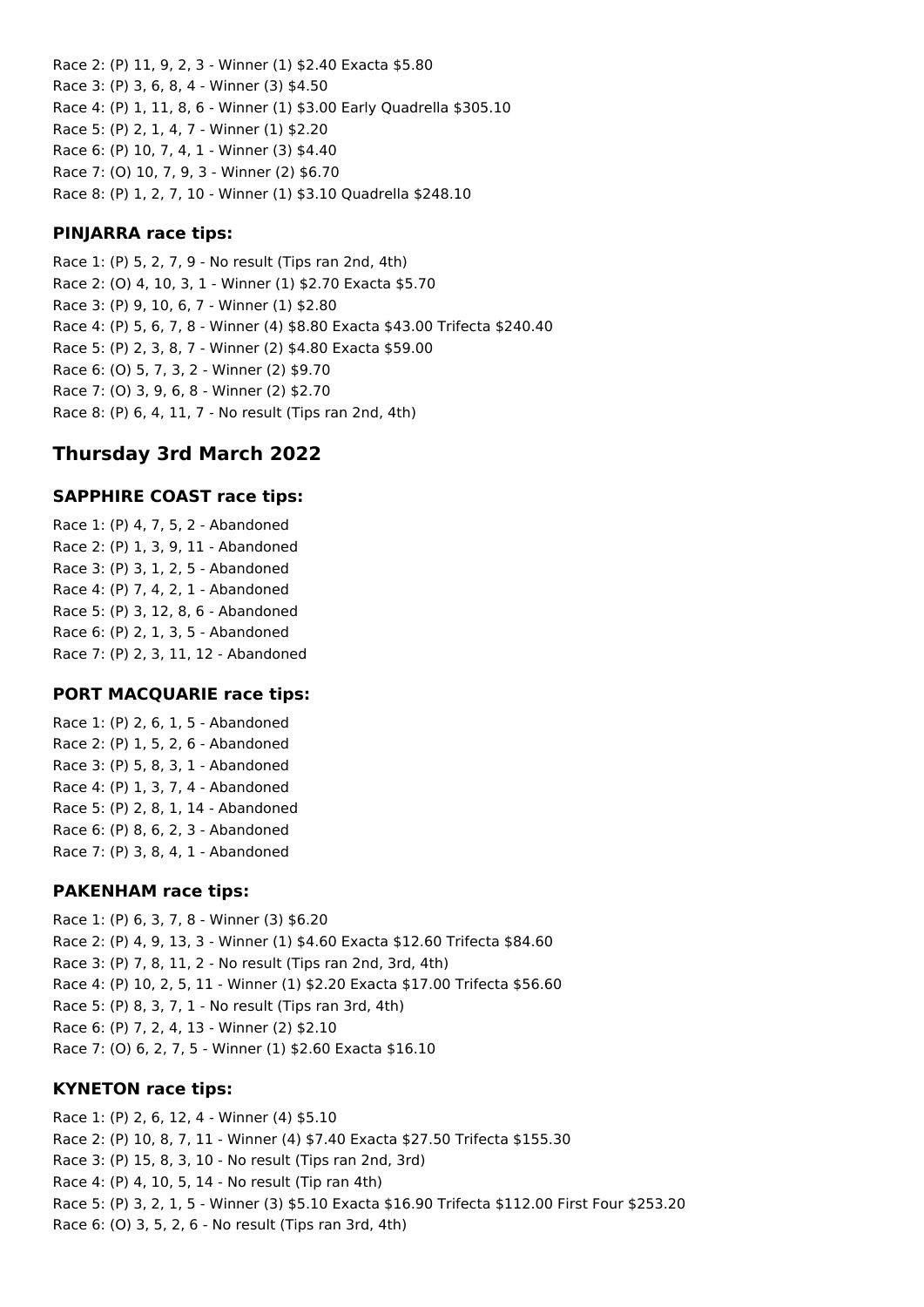Race 7: (O) 3, 8, 1, 5 - Winner (1) \$2.50 Race 8: (P) 1, 4, 8, 9 - Winner (3) \$4.90

### **PINJARRA race tips:**

Race 1: (P) 5, 1, 7, 2 - Winner (1) \$1.90 Exacta \$5.00 Race 2: (P) 1, 9, 3, 8 - No result (Tips ran 2nd, 3rd, 4th) Race 3: (P) 6, 1, 5, 3 - Winner (1) \$1.70 Exacta \$5.20 Trifecta \$15.90 Race 4: (O) 6, 12, 5, 1 - No result (Tips ran 2nd, 3rd, 4th) Race 5: (P) 5, 3, 2, 4 - Winner (1) \$2.70 Race 6: (P) 8, 6, 4, 3 - Winner (1) \$4.70 Exacta \$19.70 Trifecta \$56.10 First Four \$210.60 Race 7: (O) 6, 3, 4, 8 - Winner (1) \$1.90

### **CANTERBURY race tips:**

Race 1: (P) 6, 5, 1, 4 - Abandoned Race 2: (P) 1, 4, 7, 9 - Abandoned Race 3: (P) 7, 5, 1, 2 - Abandoned Race 4: (P) 6, 9, 8, 2 - Abandoned Race 5: (P) 5, 4, 3, 1 - Abandoned Race 6: (P) 3, 6, 5, 4 - Abandoned Race 7: (P) 5, 4, 7, 6 - Abandoned Race 8: (P) 13, 4, 12, 3 - Abandoned

## **Thursday 24th February 2022**

### **NEWCASTLE race tips:**

Race 1: (P) 5, 1, 6, 2 - Winner (2) \$2.20 Exacta \$3.00 Trifecta \$10.50 Race 2: (P) 3, 1, 4, 6 - Winner (3) \$3.50 Exacta \$13.10 Trifecta \$32.10 Race 3: (P) 4, 5, 6, 9 - Winner (3) \$4.50 Exacta \$14.10 Trifecta \$68.90 First Four \$207.40 Race 4: (P) 3, 7, 1, 6 - Winner (1) \$2.30 Exacta \$6.20 Trifecta \$11.90 Early Quadrella \$101.70 Race 5: (P) 7, 11, 4, 10 - Winner (1) \$3.80 Exacta \$13.20 Race 6: (P) 12, 3, 5, 10 - Winner (2) \$2.50 Race 7: (O) 3, 7, 15, 2 - Winner (1) \$2.10 Exacta \$7.80 Race 8: (P) 2, 3, 5, 6 - No result (Tips ran 2nd, 3rd, 4th)

### **PAKENHAM race tips:**

Race 1: (P) 4, 7, 10, 6 - Winner (2) \$2.70 Race 2: (P) 7, 9, 5, 2 - Winner (1) \$1.40 Exacta \$3.70 Trifecta \$6.40 Race 3: (P) 7, 8, 6, 1 - Winner (2) \$3.60 Exacta \$11.80 Trifecta \$29.80 First Four \$72.30 Race 4: (P) 1, 6, 2, 4 - Winner (3) \$3.90 Exacta \$14.60 Trifecta \$60.60 Early Quadrella \$96.80 Race 5: (O) 6, 11, 1, 8 - Winner (2) \$5.70 Race 6: (O) 12, 5, 8, 3 - No result (Tip ran 4th) Race 7: (P) 12, 6, 10, 5 - Winner (2) \$1.80 Exacta \$4.50 Trifecta \$35.40 Race 8: (P) 3, 4, 2, 14 - Winner (3) \$6.20 Exacta \$30.70

### **KILMORE race tips:**

Race 1: (P) 1, 3, 6, 7 - Winner (3) \$4.80 Exacta \$14.90 Race 2: (P) 6, 12, 2, 10 - No result (Tips ran 2nd, 3rd, 4th) Race 3: (O) 4, 12, 7, 8 - No result (Tip ran 2nd) Race 4: (P) 7, 2, 8, 9 - Winner (1) \$1.60 Exacta \$9.00 Race 5: (P) 1, 3, 2, 4 - Winner (2) \$1.60 Exacta \$6.90 Trifecta \$18.90 Race 6: (P) 4, 1, 3, 2 - Winner (1) \$2.50 Race 7: (P) 8, 1, 3, 2 - Winner (2) \$3.30 Exacta \$12.70 Race 8: (P) 3, 2, 5, 4 - Winner (2) \$5.30 Quadrella \$119.60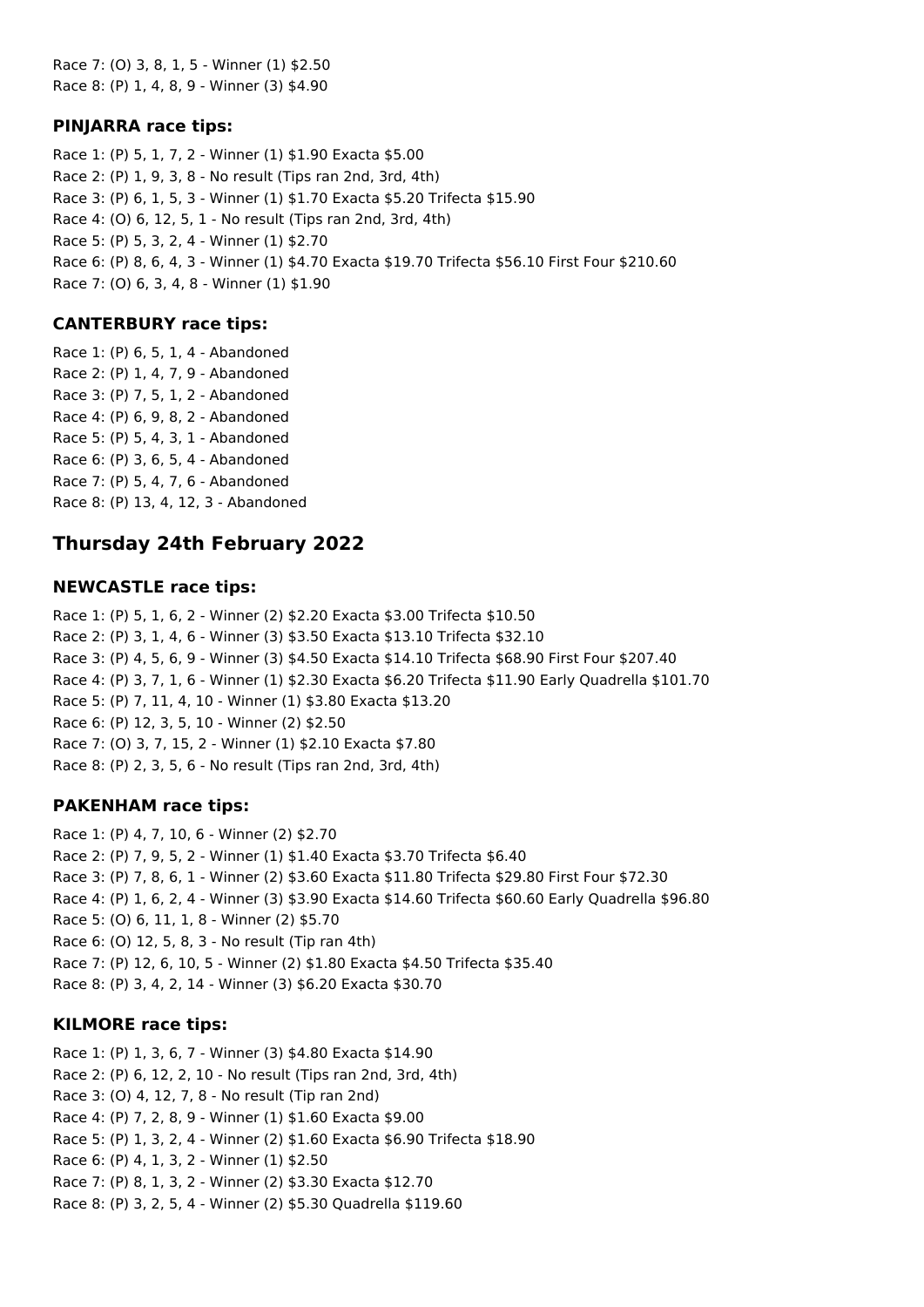### **IPSWICH race tips:**

Race 1: (P) 3, 4, 2, 5 - Winner (3) \$5.00 Exacta \$15.30 Race 2: (P) 4, 1, 11, 2 - Winner (2) \$2.20 Exacta \$4.80 Race 3: (P) 7, 10, 3, 6 - Winner (3) \$3.60 Exacta \$21.50 Trifecta \$95.10 First Four \$252.60 Race 4: (O) 1, 5, 3, 6 - Winner (4) \$11.90 Early Quadrella \$736.30 Race 5: (P) 9, 5, 4, 6 - No result (Tips ran 2nd, 3rd, 4th) Race 6: (O) 1, 3, 7, 6 - Winner (3) \$2.50 Race 7: (P) 6, 2, 5, 1 - Winner (2) \$2.50 Exacta \$6.30 Trifecta \$13.10 First Four \$24.10 Race 8: (P) 11, 10, 2, 3 - Winner (2) \$9.80 Exacta \$17.70 Trifecta \$73.30 First Four \$134.70

## **PINJARRA race tips:**

Race 1: (O) 7, 9, 1, 11 - Winner (1) \$3.30 Race 2: (P) 3, 7, 1, 8 - Winner (1) \$3.00 Race 3: (O) 9, 6, 10, 8 - Winner (1) \$2.50 Exacta \$30.70 Race 4: (P) 9, 12, 4, 6 - Winner (1) \$2.00 Exacta \$4.80 Early Quadrella \$61.70 Race 5: (P) 5, 11, 4, 9 - Winner (4) \$6.70 Race 6: (P) 1, 2, 5, 8 - No result (Tips ran 2nd, 3rd) Race 7: (O) 5, 7, 4, 3 - No result (Tips ran 2nd, 3rd, 4th) Race 8: (O) 3, 2, 11, 10 - No result (Tips ran 2nd, 4th)

# **Thursday 17th February 2022**

### **GOULBURN race tips:**

Race 1: (P) 3, 1, 5, 6 - Winner (1) \$2.50 Exacta \$13.20 Race 2: (P) 5, 2, 7, 3 - Winner (1) \$2.30 Exacta \$12.60 Race 3: (P) 6, 8, 3, 1 - Winner (2) \$3.40 Exacta \$5.50 Trifecta \$13.40 Race 4: (P) 1, 5, 3, 4 - Winner (2) \$2.60 Early Quadrella \$63.70 Race 5: (P) 3, 6, 2, 1 - Winner (3) \$2.50 Exacta \$11.00 Race 6: (O) 4, 15, 10, 1 - Winner (4) \$16.40 Exacta \$64.90 Race 7: (P) 4, 14, 13, 11 - No result (Tips ran 3rd, 4th) Race 8: (O) 4, 6, 13, 7 - No result (Tips ran 3rd, 4th)

### **PAKENHAM race tips:**

Race 1: (P) 4, 6, 3, 5 - Winner (3) \$3.80 Exacta \$18.70 Race 2: (P) 4, 3, 7, 6 - Winner (1) \$5.00 Exacta \$12.00 Trifecta \$56.20 Race 3: (P) 7, 4, 9, 11 - Winner (1) \$2.20 Exacta \$7.20 Trifecta \$44.60 Race 4: (P) 1, 5, 10, 9 - No result (Tips ran 2nd, 3rd) Race 5: (O) 12, 6, 4, 2 - Winner (2) \$4.40 Exacta \$9.80 Race 6: (P) 6, 2, 3, 5 - Winner (4) \$6.60 Exacta \$34.80 Trifecta \$89.10 Race 7: (P) 2, 9, 8, 10 - No result (Tips ran 2nd, 3rd, 4th) Race 8: (P) 4, 10, 7, 9 - Winner (3) \$5.40

### **WARRNAMBOOL race tips:**

Race 1: (P) 2, 6, 5, 4 - Winner (1) \$2.20 Race 2: (P) 2, 6, 5, 4 - No result (Tips ran 2nd, 3rd, 4th) Race 3: (P) 5, 4, 7, 3 - No result (Tip ran 3rd) Race 4: (P) 5, 8, 10, 7 - Winner (2) \$2.90 Race 5: (P) 9, 6, 3, 10 - No result (Tips ran 2nd, 3rd) Race 6: (P) 1, 3, 2, 5 - Winner (2) \$3.70 Exacta \$21.10 Trifecta \$22.30 Race 7: (P) 7, 5, 4, 1 - Winner (1) \$4.00 Race 8: (O) 3, 9, 7, 5 - Winner (2) \$3.50 Exacta \$36.70 Trifecta \$47.90 First Four \$142.70

## **IPSWICH race tips:**

Race 1: (P) 5, 7, 4, 3 - Winner (4) \$14.80 Exacta \$43.40 Trifecta \$64.00 First Four \$241.00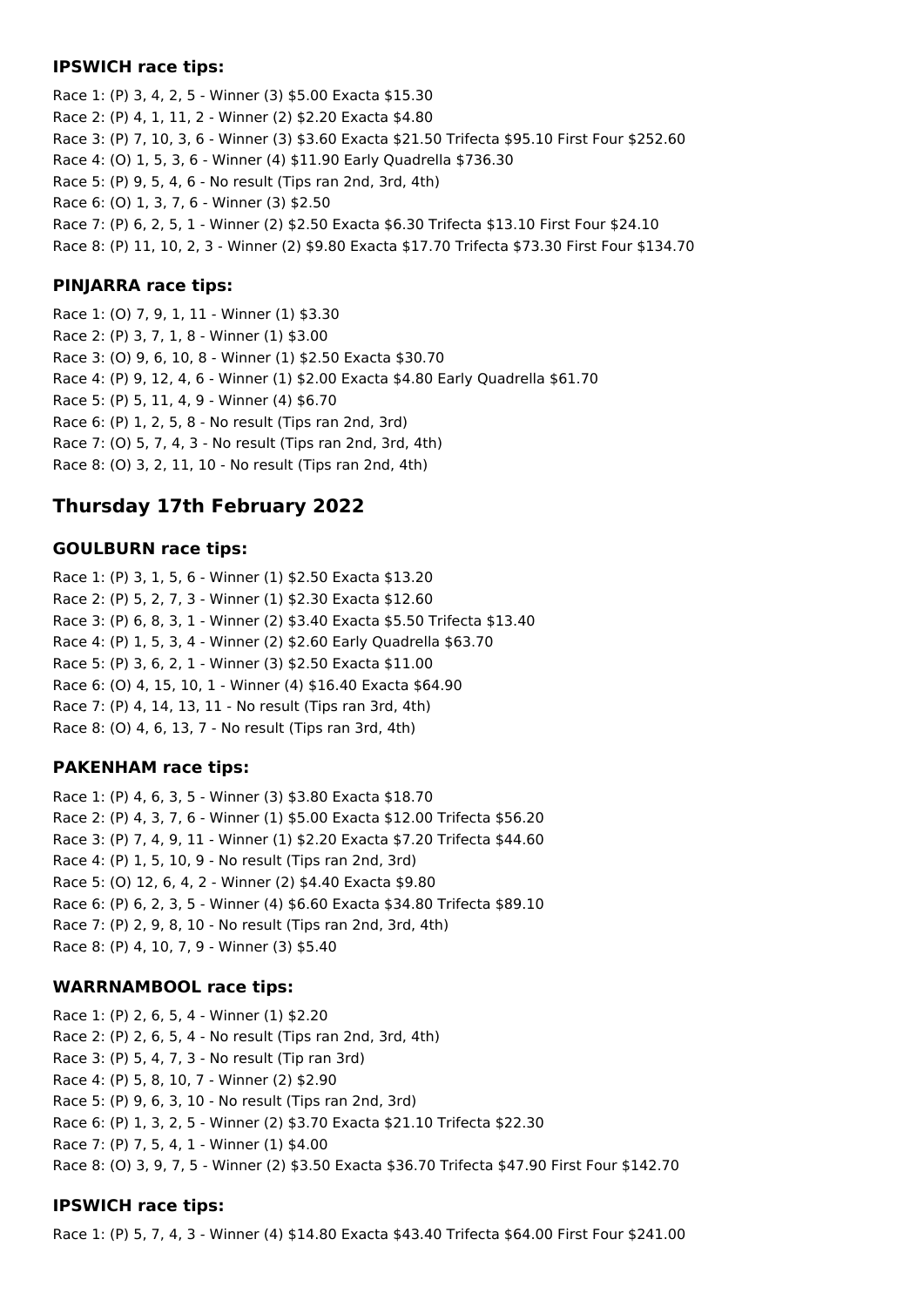Race 2: (O) 9, 4, 1, 8 - No result (Tip ran 2nd) Race 3: (P) 5, 4, 8, 3 - No result (Tips ran 2nd, 3rd, 4th) Race 4: (P) 2, 3, 4, 6 - Winner (1) \$1.90 Race 5: (P) 14, 11, 6, 2 - Winner (2) \$1.80 Race 6: (P) 5, 4, 9, 2 - Winner (2) \$3.70 Exacta \$17.30 Race 7: (O) 10, 8, 9, 3 - No result (Tips ran 2nd, 4th) Race 8: (O) 12, 10, 3, 1 - No result (Tips ran 3rd, 4th)

## **KANGAROO ISLAND race tips:**

Race 1: (P) 8, 9, 6, 1 - Winner (2) \$3.10 Exacta \$9.80 Trifecta \$37.40 Race 2: (O) 5, 3, 10, 9 - No result (Tips ran 2nd, 3rd) Race 3: (P) 4, 5, 1, 3 - Abandoned Race 4: (P) 6, 9, 7, 2 - Abandoned Race 5: (P) 7, 3, 1, 2 - Abandoned Race 6: (O) 4, 1, 2, 9 - Abandoned Race 7: (O) 5, 9, 8, 4 - Abandoned

### **MOUNT BARKER race tips:**

Race 1: (O) 3, 11, 10, 8 - Winner (1) \$4.10 Exacta \$13.30 Race 2: (P) 4, 2, 3, 1 - Winner (1) \$4.10 Exacta \$14.20 Trifecta \$32.20 First Four \$40.10 Race 3: (O) 4, 3, 10, 6 - No result (Tips ran 3rd, 4th) Race 4: (P) 2, 5, 9, 1 - Winner (1) \$3.20 Exacta \$7.20 Race 5: (P) 3, 2, 7, 1 - Winner (1) \$2.40 Race 6: (O) 3, 5, 9, 1 - Winner (2) \$4.70 Exacta \$20.50 Trifecta \$100.70 Race 7: (O) 5, 10, 4, 1 - Winner (1) \$2.70 Exacta \$17.90 Trifecta \$285.70 Quadrella \$138.60

# **Thursday 10th February 2022**

### **WAGGA race tips:**

Race 1: (P) 7, 8, 6, 5 - Winner (1) \$1.80 Race 2: (P) 3, 1, 5, 2 - Winner (3) \$6.90 Race 3: (O) 1, 13, 2, 7 - Winner (1) \$5.30 Exacta \$33.10 Race 4: (P) 5, 12, 2, 1 - Winner (2) \$4.70 Race 5: (P) 2, 6, 12, 13 - No result (Tips ran 2nd, 3rd) Race 6: (P) 9, 8, 1, 5 - No result (Tips ran 2nd, 4th) Race 7: (P) 5, 1, 4, 11 - Winner (3) \$3.20 Exacta \$9.00 Trifecta \$51.10 First Four \$105.10 Race 8: (O) 6, 4, 5, 7 - No result (Tip ran 3rd) Race 9: (P) 1, 10, 13, 9 - Winner (3) \$24.80 Exacta \$140.70

### **PAKENHAM race tips:**

Race 1: (P) 1, 6, 7, 2 - Winner (2) \$2.00 Exacta \$5.40 Race 2: (P) 4, 8, 12, 1 - No result (Tips ran 2nd, 3rd, 4th) Race 3: (P) 5, 2, 10, 7 - Winner (1) \$1.20 Exacta \$2.10 Race 4: (P) 12, 9, 11, 8 - Winner (4) \$4.70 Exacta \$15.00 Trifecta \$69.20 First Four \$134.40 Race 5: (P) 3, 1, 4, 6 - No result (Tips ran 2nd, 3rd, 4th) Race 6: (\*) 3, 5, 1, 2 - Winner (1) \$1.20 Exacta \$2.70 Trifecta \$17.20 First Four \$28.60 Race 7: (P) 3, 1, 5, 6 - Winner (1) \$3.70 Exacta \$15.20 Race 8: (\*) 3, 6, 2, 5 - Winner (2) \$10.70 Exacta \$59.40

### **KILMORE race tips:**

Race 1: (O) 12, 6, 4, 7 - No result (Tips ran 2nd, 4th) Race 2: (P) 10, 8, 7, 6 - Winner (1) \$4.90 Exacta \$33.30 Trifecta \$71.60 First Four \$162.70 Race 3: (P) 5, 6, 4, 7 - Winner (2) \$2.80 Exacta \$8.30 Trifecta \$21.10 Race 4: (P) 1, 8, 7, 11 - No result (Tip ran 2nd)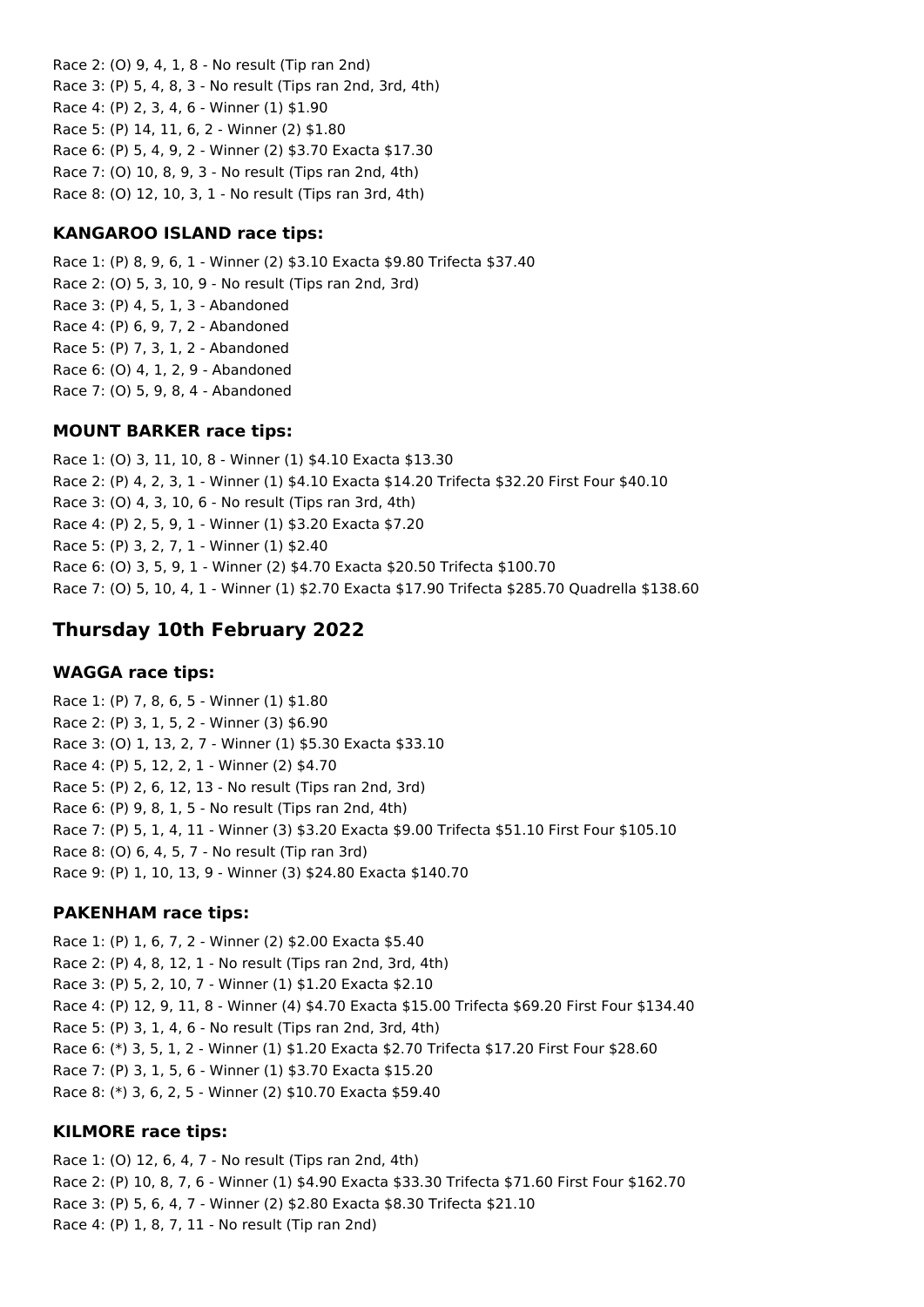Race 5: (P) 2, 6, 1, 4 - Winner (1) \$2.10 Exacta \$8.70 Trifecta \$27.00 Race 6: (P) 3, 1, 7, 2 - Winner (1) \$1.90 Exacta \$7.50 Race 7: (P) 3, 4, 1, 7 - Winner (1) \$2.20 Race 8: (P) 7, 5, 4, 10 - Winner (1) \$5.50 Quadrella \$46.60

### **GATTON race tips:**

Race 1: (P) 4, 3, 6, 5 - Winner (1) \$3.60 Exacta \$9.60 Race 2: (P) 1, 4, 7, 2 - Winner (1) \$1.10 Race 3: (O) 7, 4, 9, 6 - No result (Tip ran 3rd) Race 4: (P) 1, 6, 3, 9 - Winner (1) \$3.50 Exacta \$10.20 Race 5: (O) 2, 8, 7, 5 - Winner (3) \$3.70 Race 6: (P) 4, 1, 3, 6 - Winner (3) \$3.90 Race 7: (O) 7, 2, 1, 11 - No result (Tip ran 3rd) Race 8: (P) 3, 4, 7, 9 - Winner (1) \$3.20 Exacta \$95.00 Trifecta \$241.40 First Four \$971.90 Race 9: (O) 4, 3, 5, 8 - Winner (2) \$3.40 Race 10: (O) 2, 4, 14, 1 - Winner (1) \$5.90 Exacta \$18.70

## **ALBANY race tips:**

Race 1: (P) 3, 5, 6, 1 - Winner (3) \$3.40 Exacta \$4.80 Race 2: (P) 6, 10, 1, 2 - Winner (1) \$2.40 Exacta \$11.60 Race 3: (P) 1, 6, 5, 4 - No result (Tips ran 2nd, 3rd, 4th) Race 4: (P) 3, 1, 9, 6 - Winner (1) \$1.70 Race 5: (P) 9, 2, 5, 7 - Winner (1) \$4.80 Race 6: (O) 10, 11, 5, 7 - Winner (1) \$4.50 Race 7: (O) 2, 7, 1, 6 - Winner (3) \$6.00 Quadrella \$210.60

# **Thursday 3rd February 2022**

## **GOSFORD race tips:**

Race 1: (P) 2, 1, 3, 5 - Winner (2) \$4.70 Exacta \$9.30 Trifecta \$68.60 Race 2: (\*) 1, 2, 3, 5 - Winner (1) \$1.90 Exacta \$9.90 Trifecta \$12.90 Race 3: (P) 10, 14, 6, 3 - Winner (1) \$2.50 Exacta \$6.10 Race 4: (P) 4, 7, 1, 3 - Winner (3) \$4.70 Exacta \$20.80 Early Quadrella \$105.00 Race 5: (P) 6, 5, 14, 3 - Winner (4) \$2.90 Exacta \$13.10 Race 6: (P) 7, 4, 8, 1 - Winner (1) \$3.10 Race 7: (\*) 4, 6, 1, 5 - Winner (3) \$7.80 Exacta \$22.60 Trifecta \$65.80 Race 8: (P) 4, 7, 2, 1 - Winner (1) \$4.30 Quadrella \$371.50

## **ALBURY race tips:**

Race 1: (O) 11, 3, 12, 1 - Winner (1) \$4.00 Race 2: (O) 1, 13, 5, 4 - No result Race 3: (P) 4, 10, 16, 6 - Winner (1) \$1.40 Race 4: (O) 9, 4, 6, 16 - Winner (1) \$6.90 Race 5: (P) 2, 6, 3, 5 - Winner (4) \$7.10 Race 6: (O) 2, 12, 7, 4 - No result (Tip ran 3rd) Race 7: (O) 1, 6, 2, 3 - Winner (4) \$2.20 Race 8: (O) 10, 6, 15, 17 - Winner (1) \$3.20

## **PAKENHAM race tips:**

Race 1: (\*) 3, 10, 4, 2 - Winner (1) \$1.70 Exacta \$11.30 Trifecta \$26.40 Race 2: (O) 6, 4, 11, 3 - No result (Tips ran 2nd, 4th) Race 3: (O) 6, 9, 3, 10 - Winner (3) \$5.30 Exacta \$19.10 Trifecta \$251.80 Race 4: (O) 7, 5, 13, 9 - Winner (2) \$3.70 Exacta \$24.00 Race 5: (P) 4, 10, 5, 9 - Winner (1) \$3.00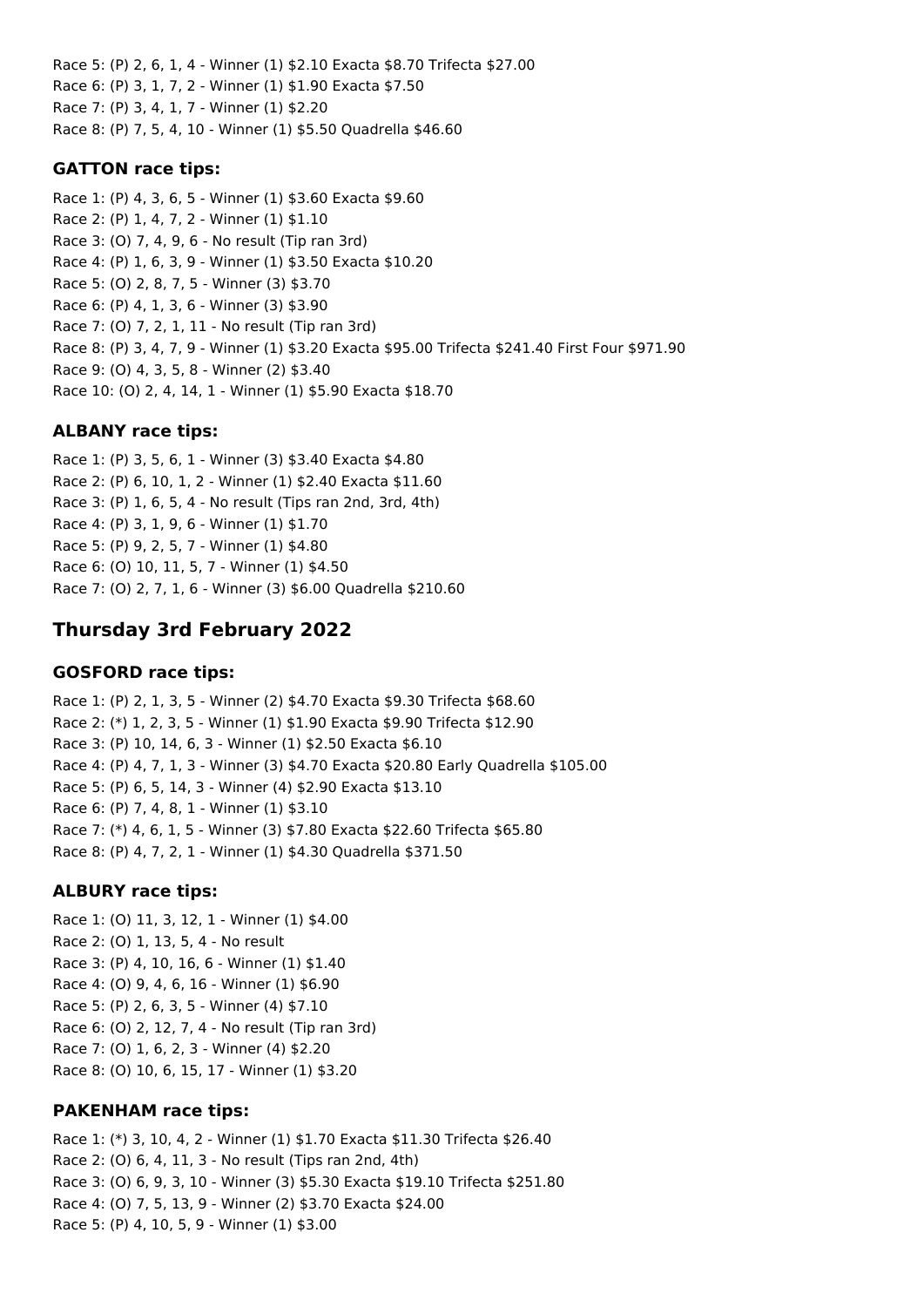Race 6: (\*) 1, 9, 6, 3 - No result (Tips ran 2nd, 4th) Race 7: (P) 9, 6, 1, 4 - Winner (1) \$3.80 Exacta \$34.20 Trifecta \$94.10 First Four \$213.80 Race 8: (P) 6, 11, 10, 5 - Winner (2) \$7.60

## **WARRNAMBOOL race tips:**

Race 1: (P) 5, 6, 3, 2 - Winner (3) \$8.00 Exacta \$18.60 Trifecta \$46.00 First Four \$75.00 Race 2: (P) 2, 8, 6, 5 - Winner (2) \$2.70 Race 3: (P) 3, 8, 5, 12 - Winner (1) \$1.80 Exacta \$11.20 Race 4: (P) 10, 7, 4, 5 - Winner (1) \$4.30 Exacta \$15.90 Trifecta \$49.70 First Four \$131.40 Early Quadrella \$346.50 Race 5: (P) 7, 1, 5, 4 - Winner (2) \$1.90 Race 6: (P) 6, 3, 4, 5 - Winner (1) \$2.80 Race 7: (O) 8, 7, 9, 11 - Winner (1) \$3.80 Exacta \$12.10 Race 8: (O) 9, 8, 7, 2 - Winner (4) \$5.90 Quadrella \$251.30

## **GERALDTON race tips:**

Race 1: (P) 4, 1, 5, 2 - Abandoned Race 2: (P) 1, 3, 4, 7 - Abandoned Race 3: (P) 1, 3, 4, 5 - Abandoned Race 4: (P) 4, 3, 1, 7 - Abandoned Race 5: (P) 4, 3, 1, 2 - Abandoned Race 6: (P) 1, 3, 7, 4 - Abandoned Race 7: (P) 2, 8, 4, 6 - Abandoned

## **WARWICK race tips:**

Race 1: (P) 9, 1, 12, 2 - Abandoned Race 2: (O) 14, 2, 1, 6 - Abandoned Race 3: (O) 3, 16, 14, 12 - Abandoned Race 4: (P) 6, 9, 11, 2 - Abandoned Race 5: (O) 1, 4, 11, 12 - Abandoned Race 6: (P) 3, 4, 7, 9 - Abandoned Race 7: (O) 6, 1, 4, 10 - Abandoned Race 8: (P) 8, 3, 4, 1 - Abandoned

# **Thursday 27th January 2022**

## **GOSFORD race tips:**

Race 1: (P) 2, 3, 1, 5 - Winner (2) \$2.40 Exacta \$6.70 Trifecta \$14.00 Race 2: (P) 2, 3, 8, 1 - Winner (1) \$2.30 Exacta \$6.20 Trifecta \$23.50 First Four \$64.70 Race 3: (P) 6, 9, 7, 1 - Winner (2) \$3.50 Race 4: (P) 9, 5, 2, 6 - Winner (1) \$1.90 Exacta \$11.60 Early Quadrella \$49.70 Race 5: (P) 3, 1, 8, 7 - Winner (2) \$3.00 Exacta \$7.70 Trifecta \$20.60 Race 6: (P) 5, 8, 6, 9 - No result (Tips ran 2nd, 4th) Race 7: (P) 7, 6, 1, 4 - No result (Tips ran 2nd, 4th)

## **PAKENHAM race tips:**

Race 1: (P) 5, 4, 8, 10 - No result (Tips ran 2nd, 3rd, 4th) Race 2: (O) 2, 7, 6, 5 - No result (Tips ran 2nd, 3rd, 4th) Race 3: (P) 6, 3, 9, 1 - Winner (4) \$7.30 Exacta \$21.90 Trifecta \$140.40 Race 4: (P) 9, 12, 4, 6 - No result (Tips ran 3rd, 4th) Race 5: (P) 10, 2, 3, 9 - Winner (1) \$2.70 Race 6: (O) 4, 8, 2, 6 - No result (Tips ran 3rd, 4th) Race 7: (O) 11, 1, 4, 6 - Winner (1) \$3.80 Exacta \$19.90 Trifecta \$83.00 First Four \$602.10 Race 8: (P) 14, 5, 3, 1 - Winner (1) \$3.40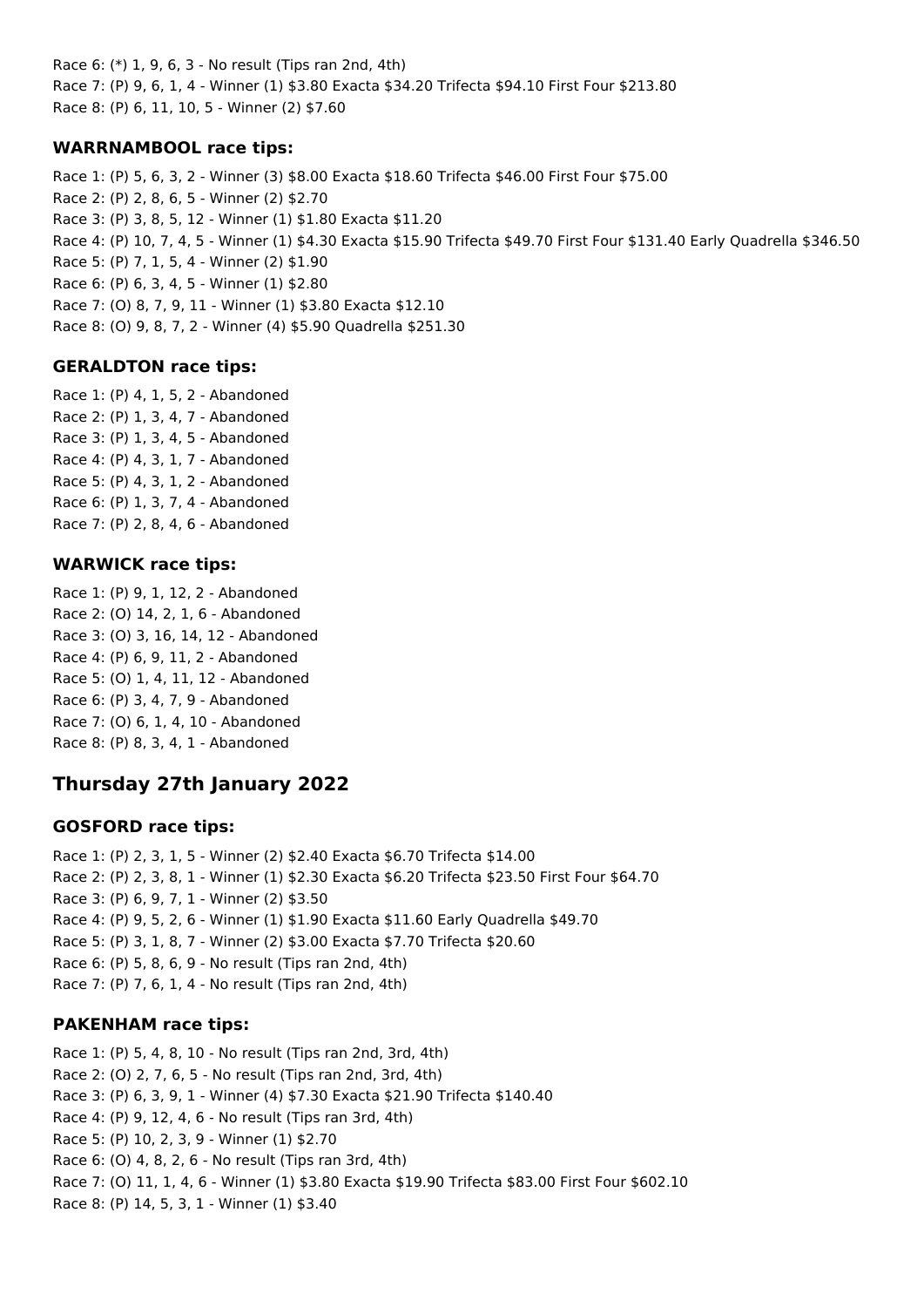### **ROCKHAMPTON race tips:**

Race 1: (P) 1, 3, 4, 5 - Winner (1) \$1.30 Exacta \$6.80 Trifecta \$7.80 First Four \$12.40 Race 2: (P) 2, 5, 6, 3 - Winner (2) \$2.10 Exacta \$5.70 Trifecta \$7.80 First Four \$6.60 Race 3: (P) 1, 3, 4, 7 - Winner (1) \$1.60 Exacta \$4.60 Race 4: (P) 1, 2, 3, 9 - Winner (2) \$4.50 Exacta \$39.50 Early Quadrella \$30.00 Race 5: (P) 4, 5, 1, 6 - Winner (1) \$2.90 Race 6: (P) 2, 1, 3, 4 - Winner (3) \$2.60 Exacta \$5.90 Trifecta \$25.70 First Four \$43.20 Race 7: (P) 7, 10, 8, 2 - Winner (2) \$5.90 Exacta \$44.00 Trifecta \$438.80 First Four \$1,013.20 Race 8: (O) 8, 1, 2, 13 - Winner (1) \$1.80 Quadrella \$184.10

#### **GERALDTON race tips:**

Race 1: (P) 4, 8, 5, 6 - Winner (4) \$9.10 Exacta \$65.60 Race 2: (P) 6, 7, 4, 2 - Winner (2) \$5.70 Race 3: (P) 2, 1, 4, 7 - Winner (1) \$2.50 Exacta \$4.70 Trifecta \$9.60 Race 4: (P) 1, 2, 5, 6 - Winner (1) \$2.00 Exacta \$12.90 Early Quadrella \$289.90 Race 5: (P) 4, 7, 3, 2 - Winner (1) \$3.30 Race 6: (P) 3, 7, 2, 10 - Winner (1) \$1.40 Race 7: (O) 4, 5, 6, 8 - No result

## **Thursday 20th January 2022**

#### **TAMWORTH race tips:**

Race 1: (P) 2, 5, 3, 7 - Winner (2) \$2.00 Exacta \$11.00 Trifecta \$48.70 First Four \$75.60 Race 2: (P) 2, 3, 8, 6 - Winner (1) \$2.70 Race 3: (P) 7, 9, 1, 2 - Winner (1) \$1.70 Exacta \$9.60 Trifecta \$41.50 Race 4: (O) 7, 1, 2, 4 - Winner (2) \$7.00 Exacta \$57.60 Trifecta \$214.30 Early Quadrella \$67.00 Race 5: (O) 4, 1, 13, 7 - Winner (2) \$3.00 Exacta \$12.90 Trifecta \$52.60 Race 6: (P) 6, 2, 11, 1 - No result (Tip ran 4th) Race 7: (P) 4, 1, 8, 6 - Winner (3) \$10.10 Race 8: (P) 9, 2, 5, 13 - Winner (4) \$7.10 Exacta \$47.30

### **PAKENHAM race tips:**

Race 1: (P) 7, 11, 4, 3 - Winner (1) \$3.20 Exacta \$8.30 Race 2: (P) 3, 11, 10, 5 - Winner (1) \$3.80 Exacta \$27.00 Race 3: (P) 5, 4, 7, 12 - No result (Tips ran 2nd, 3rd, 4th) Race 4: (P) 3, 9, 6, 2 - Winner (2) \$3.50 Exacta \$15.10 Trifecta \$30.00 Race 5: (P) 7, 6, 3, 5 - Winner (4) \$7.50 Exacta \$26.30 Trifecta \$127.10 Race 6: (P) 5, 2, 1, 11 - Winner (1) \$2.90 Exacta \$38.50 Race 7: (P) 3, 8, 4, 6 - No result (Tips ran 2nd, 4th) Race 8: (P) 7, 3, 11, 10 - Winner (2) \$3.40 Exacta \$42.00

#### **WARRNAMBOOL race tips:**

Race 1: (\*) 5, 3, 2, 1 - Winner (2) \$3.20 Exacta \$20.90 Trifecta \$38.70 Race 2: (\*) 1, 5, 8, 3 - Winner (3) \$7.30 Exacta \$23.00 Trifecta \$69.30 First Four \$204.70 Race 3: (O) 9, 4, 14, 7 - Winner (2) \$9.40 Race 4: (P) 12, 6, 7, 9 - Winner (2) \$5.80 Exacta \$20.30 Trifecta \$71.20 First Four \$103.30 Early Quadrella \$932.80 Race 5: (\*) 6, 4, 5, 7 - No result (Tips ran 2nd, 4th) Race 6: (P) 7, 10, 12, 1 - Winner (3) \$10.40 Exacta \$31.10 Race 7: (\*) 4, 6, 1, 9 - Winner (1) \$1.30 Exacta \$2.90 Trifecta \$14.40 Race 8: (P) 3, 4, 6, 9 - Winner (3) \$6.50

### **ROCKHAMPTON race tips:**

Race 1: (P) 1, 2, 5, 4 - Winner (3) \$2.30 Exacta \$3.70 Trifecta \$6.90 First Four \$5.90 Race 2: (P) 4, 2, 6, 3 - Winner (1) \$1.60 Exacta \$5.00 Trifecta \$12.80 First Four \$34.70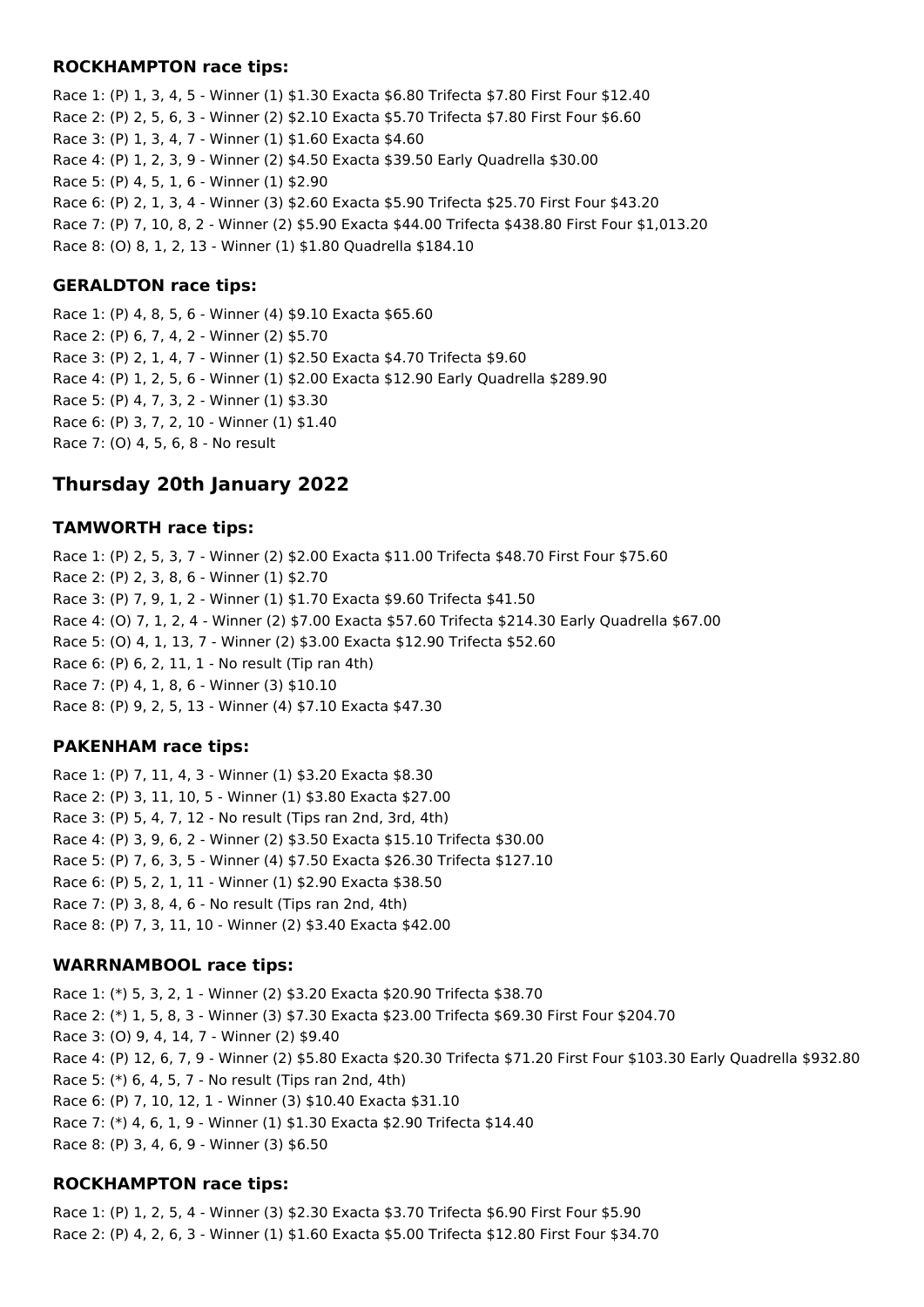Race 3: (P) 2, 4, 3, 1 - Winner (3) \$2.10 Exacta \$16.50 Race 4: (P) 4, 6, 7, 5 - Winner (2) \$1.60 Exacta \$4.00 Early Quadrella \$29.70 Race 5: (P) 2, 4, 7, 6 - Winner (1) \$1.40 Race 6: (P) 1, 6, 7, 3 - Winner (1) \$1.80 Exacta \$10.40 Trifecta \$30.60 Race 7: (O) 2, 8, 4, 5 - Winner (3) \$11.20 Race 8: (P) 4, 7, 9, 6 - Winner (1) \$3.00 Quadrella \$97.10

## **PINJARRA race tips:**

Race 1: (P) 2, 6, 9, 7 - Winner (1) \$3.20 Exacta \$38.90 Trifecta \$132.30 First Four \$293.50 Race 2: (P) 3, 11, 2, 9 - Winner (4) \$13.90 Exacta \$99.40 Trifecta \$514.20 Race 3: (P) 1, 4, 8, 6 - Winner (3) \$2.40 Exacta \$19.30 Trifecta \$29.10 First Four \$54.00 Race 4: (O) 10, 4, 11, 5 - No result (Tips ran 3rd, 4th) Race 5: (P) 1, 10, 3, 6 - Winner (4) \$2.50 Exacta \$9.50 Race 6: (P) 7, 6, 8, 2 - Winner (1) \$3.20 Race 7: (P) 4, 2, 3, 7 - Winner (3) \$6.50 Exacta \$22.80 Race 8: (O) 6, 3, 9, 2 - Winner (1) \$1.70 Quadrella \$86.00

## **Thursday 13th January 2022**

### **MORUYA race tips:**

Race 1: (P) 4, 1, 7, 6 - Winner (3) \$3.50 Exacta \$14.90 Trifecta \$35.30 First Four \$127.20 Race 2: (P) 10, 12, 11, 1 - Winner (4) \$5.10 Exacta \$14.90 Trifecta \$71.10 First Four \$235.30 Race 3: (P) 7, 1, 12, 13 - No result (Tips ran 2nd, 3rd, 4th) Race 4: (P) 6, 3, 5, 2 - No result (Tips ran 3rd, 4th) Race 5: (P) 2, 6, 1, 8 - No result (Tips ran 2nd, 4th) Race 6: (P) 5, 8, 7, 3 - Winner (2) \$4.90 Exacta \$12.70 Trifecta \$30.60 First Four \$121.70 Race 7: (O) 7, 1, 2, 13 - No result (Tip ran 4th)

### **GUNNEDAH race tips:**

Race 1: (O) 11, 4, 2, 10 - Winner (1) \$2.50 Race 2: (O) 13, 3, 11, 4 - No result (Tips ran 2nd, 3rd) Race 3: (O) 1, 4, 8, 2 - Winner (1) \$4.00 Exacta \$18.40 Race 4: (P) 4, 6, 7, 13 - Winner (2) \$3.40 Race 5: (O) 9, 2, 12, 11 - No result Race 6: (O) 1, 6, 14, 4 - No result (Tip ran 2nd) Race 7: (O) 4, 7, 5, 9 - Winner (2) \$2.50

### **PAKENHAM race tips:**

Race 1: (P) 3, 10, 8, 12 - Winner (2) \$3.30 Exacta \$5.10 Trifecta \$21.60 Race 2: (P) 4, 2, 3, 8 - Winner (1) \$2.70 Exacta \$12.40 Trifecta \$59.20 Race 3: (O) 11, 9, 12, 3 - Winner (3) \$7.00 Exacta \$37.80 Trifecta \$113.90 Race 4: (P) 9, 7, 1, 5 - Winner (1) \$1.30 Exacta \$3.60 Early Quadrella \$77.00 Race 5: (P) 7, 11, 12, 1 - Winner (1) \$1.70 Exacta \$5.60 Race 6: (P) 8, 7, 5, 6 - Winner (1) \$2.50 Race 7: (P) 6, 5, 12, 4 - No result (Tips ran 3rd, 4th) Race 8: (O) 2, 5, 11, 10 - Winner (1) \$3.20

### **ARARAT race tips:**

Race 1: (P) 6, 8, 5, 7 - Winner (2) \$3.80 Exacta \$29.90 Trifecta \$114.40 First Four \$342.40 Race 2: (P) 10, 9, 7, 1 - Winner (3) \$7.90 Exacta \$34.40 Trifecta \$62.80 First Four \$429.50 Race 3: (P) 5, 8, 2, 1 - Winner (1) \$1.80 Exacta \$5.20 Race 4: (\*) 10, 4, 5, 2 - Winner (1) \$1.80 Exacta \$7.50 Trifecta \$12.50 First Four \$25.70 Early Quadrella \$162.70 Race 5: (P) 5, 3, 9, 2 - Winner (2) \$5.10 Race 6: (P) 6, 2, 7, 3 - Winner (1) \$3.10 Exacta \$7.30 Trifecta \$40.20 First Four \$136.60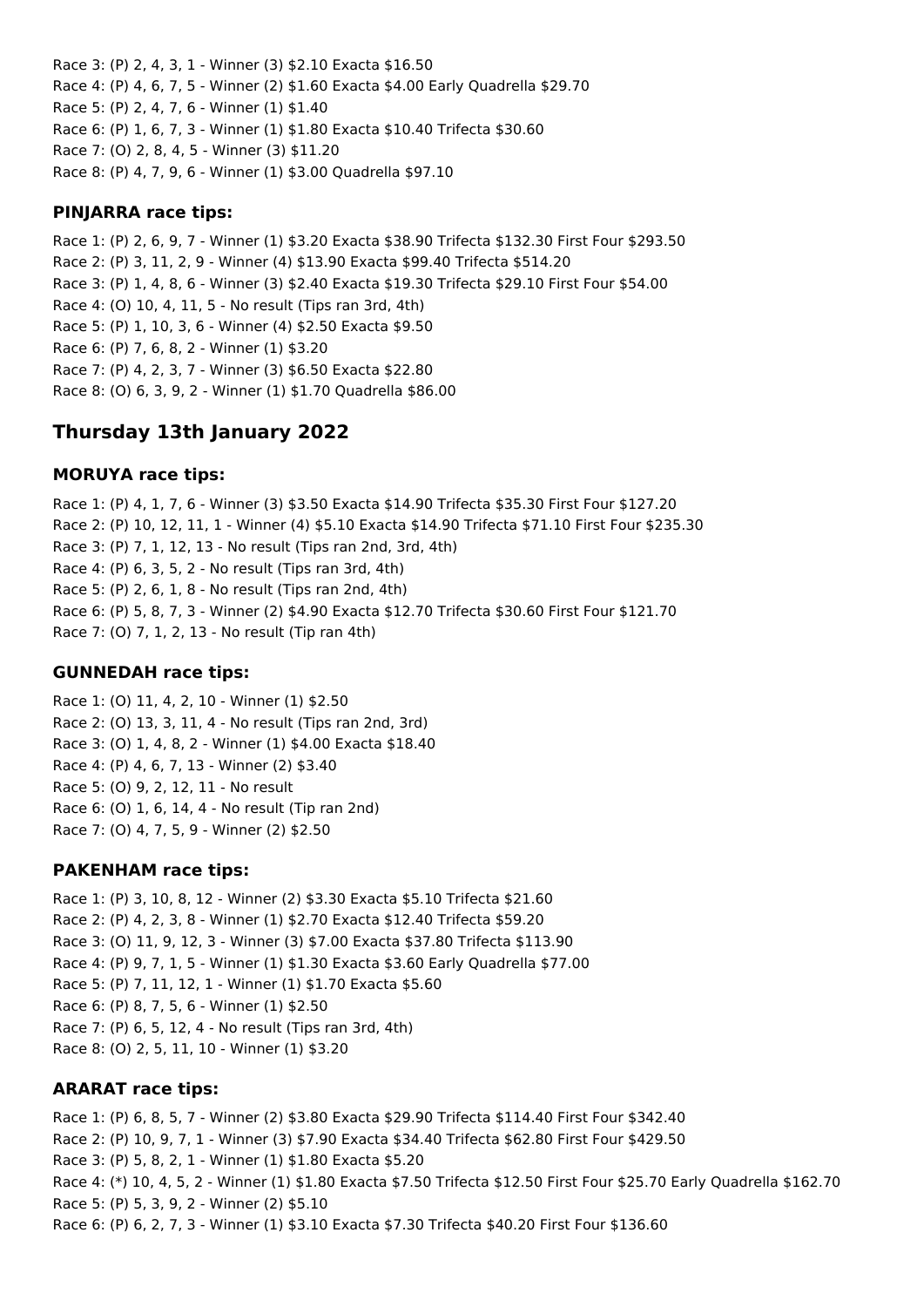Race 7: (P) 3, 1, 10, 5 - No result (Tips ran 2nd, 4th) Race 8: (O) 5, 7, 3, 13 - No result (Tip ran 4th)

## **KILCOY race tips:**

Race 1: (P) 6, 3, 11, 9 - No result (Tip ran 2nd) Race 2: (O) 10, 2, 8, 5 - No result (Tips ran 2nd, 4th) Race 3: (O) 4, 6, 9, 10 - Winner (2) \$1.80 Race 4: (P) 2, 4, 7, 5 - Winner (1) \$2.30 Exacta \$20.30 Race 5: (P) 8, 6, 1, 3 - Winner (2) \$3.00 Race 6: (O) 2, 8, 5, 6 - No result (Tip ran 2nd) Race 7: (P) 1, 4, 6, 9 - No result (Tips ran 2nd, 3rd, 4th) Race 8: (O) 2, 7, 1, 5 - Winner (1) \$1.70 Exacta \$5.60 Race 9: (P) 1, 4, 7, 3 - Winner (1) \$3.60 Exacta \$11.60 Trifecta \$46.80

## **PENOLA race tips:**

Race 1: (P) 3, 4, 7, 5 - Winner (3) \$9.90 Race 2: (P) 7, 6, 3, 1 - Winner (1) \$1.70 Race 3: (O) 9, 10, 6, 5 - Winner (1) \$3.40 Exacta \$28.80 Trifecta \$73.10 Race 4: (P) 1, 6, 7, 8 - Winner (1) \$2.30 Exacta \$3.80 Trifecta \$17.40 Early Quadrella \$117.20 Race 5: (P) 5, 1, 4, 7 - Winner (3) \$5.50 Exacta \$9.70 Trifecta \$62.30 Race 6: (\*) 2, 7, 6, 8 - No result (Tips ran 2nd, 3rd) Race 7: (O) 4, 9, 3, 6 - Winner (3) \$1.80 Exacta \$6.20 Race 8: (P) 8, 4, 15, 1 - Winner (3) \$5.80 Exacta \$18.30

## **PINJARRA race tips:**

Race 1: (P) 1, 2, 3, 5 - Winner (1) \$1.70 Exacta \$4.40 Trifecta \$13.10 Race 2: (P) 1, 5, 3, 2 - Winner (2) \$2.40 Exacta \$4.90 Trifecta \$11.80 Race 3: (P) 2, 6, 5, 3 - Winner (1) \$5.70 Race 4: (P) 1, 2, 5, 6 - No result (Tips ran 2nd, 4th) Race 5: (P) 1, 5, 9, 7 - Winner (1) \$5.10 Exacta \$61.90 Race 6: (P) 4, 1, 6, 5 - No result (Tips ran 2nd, 4th) Race 7: (O) 1, 6, 7, 5 - Winner (3) \$11.00 Exacta \$69.80 Race 8: (P) 1, 2, 3, 4 - Winner (3) \$8.20 Exacta \$36.40 Trifecta \$145.90 First Four \$330.60 Race 9: (O) 6, 9, 8, 5 - No result (Tips ran 2nd, 3rd, 4th) Race 10: (O) 12, 4, 2, 7 - No result (Tips ran 2nd, 3rd) Race 11: (P) 1, 5, 4, 6 - No result (Tips ran 2nd, 3rd)

# **Thursday 6th January 2022**

## **WAGGA race tips:**

Race 1: (P) 5, 8, 6, 2 - No result (Tips ran 2nd, 3rd, 4th) Race 2: (P) 8, 4, 6, 7 - No result (Tips ran 3rd, 4th) Race 3: (P) 4, 6, 1, 9 - Winner (1) \$2.70 Exacta \$21.30 Trifecta \$33.90 First Four \$61.90 Race 4: (O) 1, 8, 7, 2 - No result Race 5: (P) 10, 3, 15, 6 - Winner (4) \$5.50 Race 6: (P) 9, 8, 18, 6 - Winner (3) \$6.30 Exacta \$32.10 Race 7: (P) 5, 8, 1, 4 - No result (Tips ran 2nd, 4th) Race 8: (P) 15, 5, 11, 4 - Winner (3) \$6.50 Exacta \$22.70 Trifecta \$87.70

## **GEELONG race tips:**

Race 1: (P) 1, 6, 5, 4 - Winner (2) \$2.80 Exacta \$5.30 Trifecta \$16.50 First Four \$23.30 Race 2: (P) 5, 6, 7, 10 - Winner (4) \$6.00 Exacta \$24.90 Trifecta \$118.00 Race 3: (P) 9, 2, 1, 8 - Winner (2) \$4.20 Race 4: (P) 9, 4, 8, 2 - No result (Tips ran 2nd, 3rd, 4th)